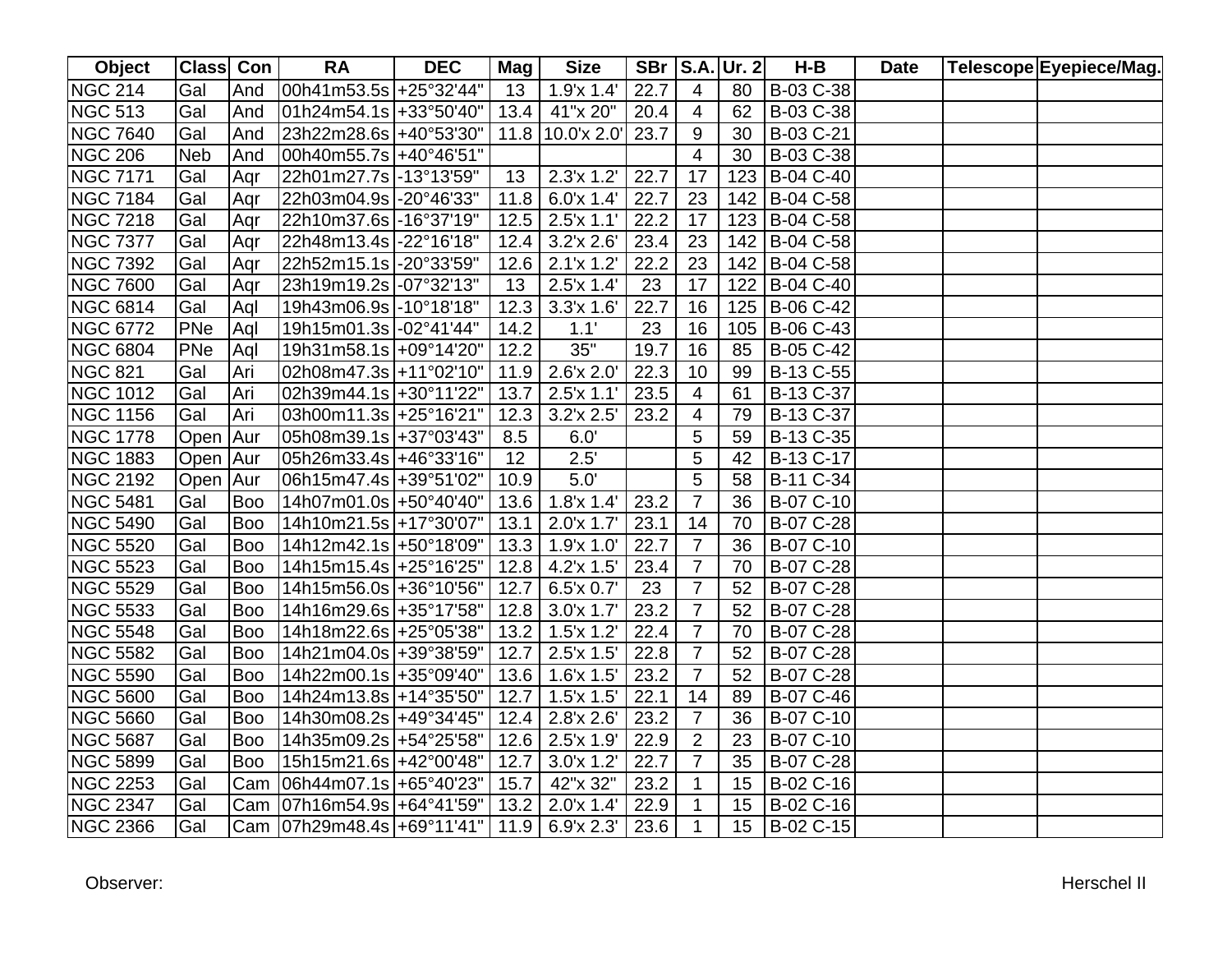| <b>Object</b>   | Class Con  |            | <b>RA</b>                              | <b>DEC</b> | Mag  | <b>Size</b>         |      |                | <b>SBr   S.A. Ur. 2</b> | H-B           | <b>Date</b> | Telescope Eyepiece/Mag. |
|-----------------|------------|------------|----------------------------------------|------------|------|---------------------|------|----------------|-------------------------|---------------|-------------|-------------------------|
| <b>NGC 4138</b> | Gal        |            | CVn  12h09m56.7s +43°38'05"            |            |      | $12.2$ 3.0'x 1.8'   | 22.6 | $\overline{7}$ | 37                      | B-09 C-30     |             |                         |
| <b>NGC 4217</b> | Gal        |            | CVn 12h16m17.5s +47°02'30"             |            |      | $12.1$ 4.9'x 1.5'   | 22.9 | $\overline{7}$ | 37                      | B-09 C-12     |             |                         |
| <b>NGC 4220</b> | Gal        | <b>CVn</b> | $ 12h16m38.4s  + 47°49'58"$            |            |      | $12.3$ 3.6'x 1.3'   | 22.6 | $\overline{7}$ | 37                      | B-09 C-12     |             |                         |
| <b>NGC 4244</b> | Gal        | <b>CVn</b> | 12h17m56.0s + 37° 45' 27"              |            | 11.1 | 14.8'x 2.4'         | 23.6 | $\overline{7}$ | 54                      | B-09 C-30     |             |                         |
| <b>NGC 4248</b> | Gal        | CVn        | $ 12h18m18.1s  + 47°21'28"$            |            |      | $13.3$   2.4'x 1.1' | 22.9 | $\overline{7}$ | 37                      | B-09 C-12     |             |                         |
| <b>NGC 4369</b> | Gal        |            | CVn   12h25m02.8s   + 39° 19' 58"      |            |      | $12.5$ 2.1'x 2.0'   | 22.7 | $\overline{7}$ | 54                      | B-09 C-30     |             |                         |
| <b>NGC 4395</b> | Gal        |            | CVn   12h26m15.2s   + 33° 29' 50"      |            | 11.4 | 12.3'x 6.3'         | 24.8 | $\overline{7}$ | 54                      | B-09 C-30     |             |                         |
| <b>NGC 4914</b> | Gal        | <b>CVn</b> | $ 13h01m07.5s  + 37°16'01"$            |            |      | $12.6$ 3.1'x 1.7'   | 23   | $\overline{7}$ | 53                      | B-09 C-29     |             |                         |
| <b>NGC 4956</b> | Gal        | <b>CVn</b> | $ 13h05m25.6s  + 35°07'43"$            |            |      | $13.3$ 1.5'x 1.5'   | 22.8 | $\overline{7}$ | 53                      | B-09 C-29     |             |                         |
| <b>NGC 5023</b> | Gal        | <b>CVn</b> | 13h12m35.4s +43°59'19"                 |            |      | $12.8$ 5.9'x 0.8'   | 23.1 | $\overline{7}$ | 37                      | B-09 C-29     |             |                         |
| <b>NGC 5103</b> | Gal        | <b>CVn</b> | $13h20m53.3s$ +43°02'06"               |            | 13.3 | 1.5x11.0'           | 22.3 | $\overline{7}$ | 37                      | B-09 C-29     |             |                         |
| <b>NGC 5371</b> | Gal        | <b>CVn</b> | 13h56m01.8s +40°24'56"                 |            | 11.5 | 4.2'x 2.9'          | 22.8 | $\overline{7}$ | 53                      | B-09 C-29     |             |                         |
| <b>NGC 5383</b> | Gal        | <b>CVn</b> | 13h57m26.6s +41°48'02"                 |            | 12.3 | 2.6'x 2.1'          | 22.8 | $\overline{7}$ | 36                      | B-09 C-29     |             |                         |
| <b>NGC 5440</b> | Gal        | <b>CVn</b> | $14h03m23.5s$ +34°42'43"               |            | 12.9 | $3.1'x$ 1.2'        | 23   | $\overline{7}$ | 52                      | B-07 C-28     |             |                         |
| <b>NGC 5444</b> | Gal        | <b>CVn</b> | 14h03m46.6s + 35° 05' 11"              |            | 12.8 | $2.5'$ x $2.0'$     | 23.2 | $\overline{7}$ | 52                      | B-07 C-28     |             |                         |
| <b>NGC 5445</b> | Gal        | <b>CVn</b> | $14h03m54.0s$ + 34° 58' 46"            |            | 14.3 | $1.5'$ x $0.6'$     | 22.9 | $\overline{7}$ | 52                      | B-07 C-28     |             |                         |
| <b>NGC 2283</b> | Gal        |            | CMa 06h46m16.2s -18°13'14"             |            | 13   | 3.5'x 2.6'          | 24   | 12             | 154                     | B-12 C-70     |             |                         |
| <b>NGC 2359</b> | <b>Neb</b> |            | CMa 07h18m54.2s -13°14'57"             |            |      | 10.0'               |      | 12             |                         | 135 B-12 C-52 |             |                         |
| <b>NGC 2367</b> | Open       |            | CMa 07h20m31.0s -21°55'38"             |            | 7.9  | 3.5'                |      | 19             |                         | 153 B-12 C-69 |             |                         |
| <b>NGC 2374</b> |            |            | Open   CMa   07h24m25.3s   - 13°15'55" |            | 7.3  | 19.0'               |      | 12             |                         | 135 B-12 C-51 |             |                         |
| <b>NGC 6907</b> | Gal        | Cap        | 20h25m35.0s -24°47'02"                 |            | 11.9 | $3.5'$ x 2.6'       | 22.9 | 23             |                         | 144 B-06 C-60 |             |                         |
| <b>NGC 896</b>  | <b>Neb</b> |            | Cas 02h26m06.6s + 62° 03' 33"          |            |      | 27.0'               |      | $\mathbf 1$    | 29                      | B-02 C-19     |             |                         |
| <b>NGC 7635</b> | <b>Neb</b> | Cas        | 23h20m30.8s + 61°13'49"                |            | 11   | 15.0'               |      | $\mathbf{3}$   | 18                      | B-01 C-03     |             |                         |
| <b>NGC 1184</b> | Gal        | Cep        | $ 03h18m01.4s  + 80°49'44"$            |            | 12.9 | $3.2'$ x $0.8'$     | 22.6 | $\mathbf{1}$   | $\overline{7}$          | B-02 C-02     |             |                         |
| <b>NGC 7139</b> | PNe        | Cep        | 21h46m17.7s +63°49'44"                 |            | 13   | 1.3'                | 22.2 | 3              | 9                       | B-01 C-05     |             |                         |
| <b>NGC 7354</b> | PNe        | Cep        | 22h40m35.1s +61°19'45"                 |            | 12.9 | 23"                 | 19.4 | 3              | 19                      | B-01 C-04     |             |                         |
| <b>NGC 7023</b> | Open Cep   |            | 21h00m32.1s +68°11'38"                 |            | 7.1  | 5.0'                |      | 3              | 9                       | B-01 C-05     |             |                         |
| <b>NGC 7129</b> | Open Cep   |            | 21h41m27.3s +66°07'54"                 |            | 11.5 | 2.7'                |      | 3              | 9                       | B-01 C-05     |             |                         |
| <b>NGC 7419</b> | Open Cep   |            | 22h54m34.2s +60°52'41"                 |            | 13   | 2.0'                |      | 3              | 19                      | B-01 C-04     |             |                         |
| <b>NGC 7762</b> | Open Cep   |            | 23h50m09.9s +68°04'36"                 |            |      | 11.0'               |      | 3              | 8                       | B-01 C-03     |             |                         |
| <b>NGC 151</b>  | Gal        | Cet        | 00h34m27.0s -09°39'44"                 |            | 12.3 | $3.5'$ x 1.8'       | 22.9 | 10             | 121                     | B-04 C-39     |             |                         |
| <b>NGC 175</b>  | Gal        | Cet        | 00h37m46.2s -19°53'33"                 |            | 13   | $2.0'x$ 1.5'        | 22.8 | 18             | 141                     | B-04 C-57     |             |                         |
| <b>NGC 217</b>  | Gal        | Cet        | 00h41m58.1s -09°58'40"                 |            | 13.4 | $2.8$ 'x $0.6'$     | 22.7 | 10             | 140                     | B-04 C-56     |             |                         |
| <b>NGC 337</b>  | Gal        | Cet        | 01h00m14.5s -07°32'07"                 |            | 12.1 | 2.9'x 1.8'          | 22.5 | 10             | 140                     | B-04 C-56     |             |                         |
| <b>NGC 357</b>  | Gal        | Cet        | 01h03m46.9s -06°17'47"                 |            | 13.1 | $2.2'x$ 1.7'        | 23.2 | 10             |                         | 140 B-04 C-56 |             |                         |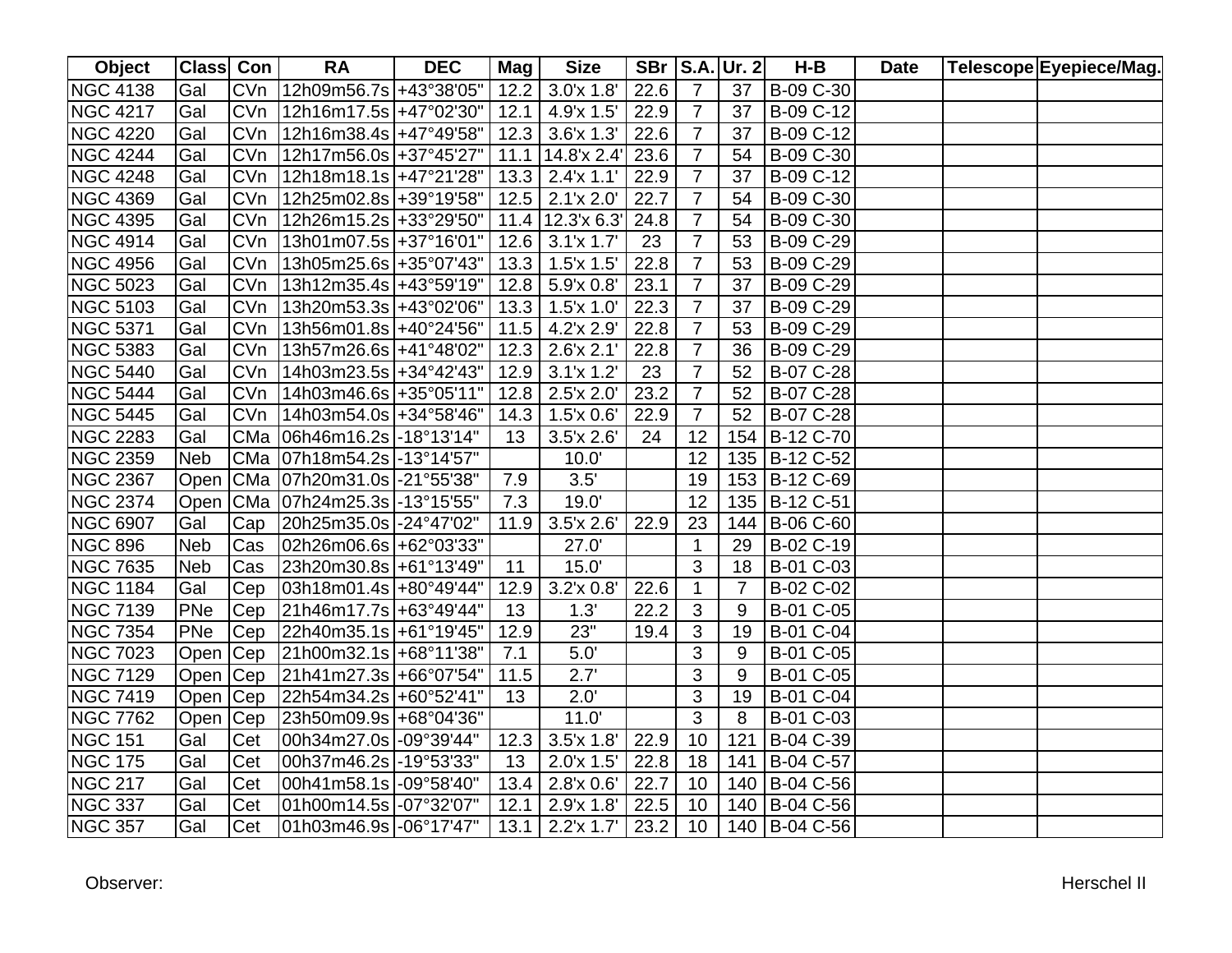| Object          | Class Con |     | <b>RA</b>                                | <b>DEC</b> | Mag  | <b>Size</b>                      |      |                | <b>SBr   S.A. Ur. 2</b> | $H-B$         | <b>Date</b> | Telescope Eyepiece/Mag. |
|-----------------|-----------|-----|------------------------------------------|------------|------|----------------------------------|------|----------------|-------------------------|---------------|-------------|-------------------------|
| <b>NGC 428</b>  | Gal       | Cet | 01h13m20.5s +01°01'28"                   |            | 12   | $3.6'$ x $2.6'$                  | 23.1 | 10             |                         | 120 B-03 C-56 |             |                         |
| <b>NGC 636</b>  | Gal       | Cet | 01h39m30.9s -07°28'20"                   |            | 12.5 | $2.7'$ x $2.2'$                  | 23.1 | 10             |                         | 140 B-04 C-56 |             |                         |
| <b>NGC 991</b>  | Gal       | Cet | 02h35m57.2s -07°07'10"                   |            | 13.4 | 2.3'x 2.1'                       | 23.8 | 10             |                         | 139 B-14 C-55 |             |                         |
| <b>NGC 1032</b> | Gal       | Cet | 02h39m49.2s +01°07'44"                   |            | 12.7 | 3.5'x 1.0'                       | 22.6 | 10             |                         | 119 B-13 C-55 |             |                         |
| <b>NGC 1035</b> | Gal       | Cet | 02h39m53.5s -08°05'54"                   |            | 13   | $2.0^{\prime}$ x 0.6 $^{\prime}$ | 21.8 | 10             |                         | 139 B-14 C-55 |             |                         |
| <b>NGC 1045</b> | Gal       | Cet | 02h40m53.2s -11°14'40"                   |            | 13.4 | 2.0'x 1.3'                       | 23   | 10             |                         | 139 B-14 C-55 |             |                         |
| <b>NGC 1070</b> | Gal       | Cet | 02h43m48.3s +05°00'11"                   |            |      | $12.6$ 2.4'x 2.0'                | 23   | 10             |                         | 119 B-13 C-55 |             |                         |
| <b>NGC 1073</b> | Gal       | Cet | 02h44m05.9s +01°24'38"                   |            |      | 11.8 $4.7x$ 3.7                  | 23.5 | 10             |                         | 119 B-13 C-55 |             |                         |
| <b>NGC 1087</b> | Gal       | Cet | 02h46m50.7s -00°27'51"                   |            | 11.7 | 3.7x 2.2'                        | 22.6 | 10             |                         | 119 B-14 C-55 |             |                         |
| <b>NGC 1090</b> | Gal       | Cet | 02h46m59.4s -00°12'47"                   |            |      | $12.5$ 3.6'x 1.7'                | 23.1 | 10             |                         | 119 B-14 C-55 |             |                         |
| <b>NGC 4136</b> | Gal       | Com | 12h09m44.5s +29°52'42"                   |            | 12.7 | 3.6x3.4'                         | 24.1 | $\overline{7}$ | 54                      | B-09 C-30     |             |                         |
| <b>NGC 4152</b> | Gal       | Com | 12h11m03.9s +15°58'57"                   |            | 13   | 1.8'x 1.3'                       | 22.6 | 13             | 91                      | B-09 C-30     |             |                         |
| <b>NGC 4169</b> | Gal       | Com | 12h12m45.4s + 29° 07' 47"                |            | 13.3 | 1.3x 0.7'                        | 21.9 | $\overline{7}$ | 72                      | B-09 C-30     |             |                         |
| <b>NGC 4185</b> | Gal       | Com | 12h13m48.9s +28°27'42"                   |            | 13.5 | 2.2'x 1.5'                       | 23.5 | $\overline{7}$ | 72                      | B-09 C-30     |             |                         |
| <b>NGC 4189</b> | Gal       | Com | 12h14m13.9s +13°22′33″                   |            | 12.5 | 2.5'x 1.7'                       | 22.7 | 13             | 91                      | B-09 C-48     |             |                         |
| <b>NGC 4212</b> | Gal       | Com | 12h16m05.9s +13°51'08"                   |            | 11.9 | 3.1'x 1.9'                       | 22.5 | 13             | 91                      | B-09 C-48     |             |                         |
| <b>NGC 4237</b> | Gal       | Com | 12h17m37.9s +15°16'28"                   |            | 12.5 | $2.1'$ x 1.4'                    | 22.3 | 13             | 91                      | B-09 C-30     |             |                         |
| <b>NGC 4298</b> | Gal       | Com | 12h21m59.2s +14°33'25"                   |            | 12.1 | 3.0x 1.6'                        | 22.4 | 13             | 91                      | B-09 C-48     |             |                         |
| <b>NGC 4302</b> | Gal       | Com | 12h22m08.8s +14°32'57"                   |            |      | $12.5$ 4.9'x 0.8'                | 22.6 | 13             | 91                      | B-09 C-48     |             |                         |
| <b>NGC 4310</b> | Gal       | Com | 12h22m52.7s +29°09'31"                   |            | 13.9 | $2.1'$ x 1.0'                    | 23.3 | $\overline{7}$ | 72                      | B-09 C-30     |             |                         |
| <b>NGC 4312</b> | Gal       | Com | 12h22m57.7s + 15°29'20"                  |            |      | $12.6$ 4.7'x 1.1'                | 23   | 13             | 91                      | B-09 C-30     |             |                         |
| <b>NGC 4336</b> | Gal       |     | Com   12h23m56.1s   + 19° 22' 39"   13.1 |            |      | $2.0^{\prime}$ x 1.0 $^{\prime}$ | 22.4 | $\overline{7}$ | 72                      | B-09 C-30     |             |                         |
| <b>NGC 4340</b> | Gal       |     | Com   12h24m01.7s   +16°40'22"           |            | 12.1 | 3.2'x 2.5'                       | 23   | 13             | 91                      | B-09 C-30     |             |                         |
| <b>NGC 4359</b> | Gal       |     | Com   12h24m37.8s   + 31° 28' 17"        |            | 14.1 | $3.0'x$ 1.2'                     | 24.1 | $\overline{7}$ | 54                      | B-09 C-30     |             |                         |
| <b>NGC 4379</b> | Gal       |     | Com   12h25m41.1s   + 15°33'29"          |            |      | $12.6$   1.9'x 1.6'              | 22.4 | 13             | 91                      | B-09 C-30     |             |                         |
| <b>NGC 4571</b> | Gal       |     | Com   12h37m22.6s   +14°10'06"           |            |      | $11.9$ 3.7'x 3.3'                | 23.3 | 14             | 90                      | B-09 C-48     |             |                         |
| <b>NGC 5012</b> | Gal       | Com | 13h12m02.1s +22°52'03"                   |            | 12.4 | 2.8'x 1.6'                       | 22.7 | $\overline{7}$ | 71                      | B-09 C-29     |             |                         |
| <b>NGC 5056</b> | Gal       | Com | 13h16m36.7s + 30°54'10"                  |            | 13.8 | 1.7x 0.9'                        | 22.9 | $\overline{7}$ | 53                      | B-09 C-29     |             |                         |
| <b>NGC 5053</b> | Glob      | Com | 13h16m52.2s +17°39'09"                   |            | 9    | 10.0'                            |      | 14             | 71                      | B-09 C-29     |             |                         |
| <b>NGC 4024</b> | Gal       | Crv | 11h58m57.7s -18°23'36"                   |            |      | $12.8$   1.8'x 1.5'              | 22.5 | 13             | 150                     | B-10 C-66     |             |                         |
| <b>NGC 4039</b> | Gal       | Crv | 12h02m20.3s  -18°55'55"                  |            | 11.2 | 5.4'x 2.7'                       | 22.7 | 21             | 150                     | B-10 C-66     |             |                         |
| <b>NGC 3511</b> | Gal       | Crt | 11h03m49.2s -23°07'53"                   |            | 11.5 | 6.2'x 1.5'                       | 22.5 | 20             | 151                     | B-10 C-67     |             |                         |
| <b>NGC 3513</b> | Gal       | Crt | 11h04m11.3s -23°17'22"                   |            | 12   | 2.9'x 2.0'                       | 22.5 | 20             | 151                     | B-10 C-67     |             |                         |
| <b>NGC 3636</b> | Gal       | Crt | 11h20m51.6s -10°19'45"                   |            | 13.2 | 2.1'x 1.4'                       | 23   | 13             |                         | 132 B-10 C-48 |             |                         |
| <b>NGC 3637</b> | Gal       | Crt | 11h21m05.9s -10°18'13"                   |            |      | $13.3$ 2.1'x 1.9'                | 23.5 | 13             |                         | 132 B-10 C-48 |             |                         |

Herschel II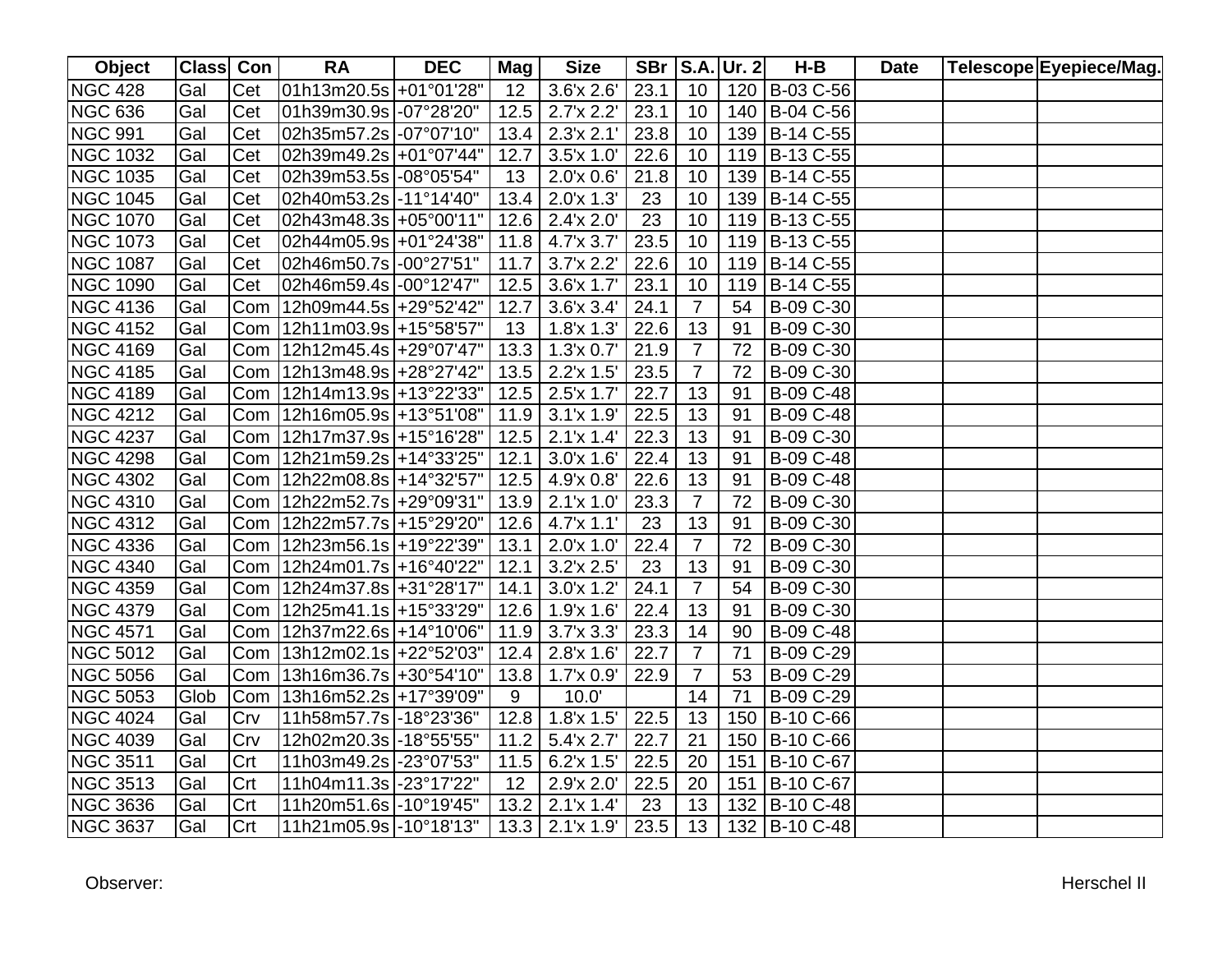| Object          | Class Con  |     | <b>RA</b>                 | <b>DEC</b> | Mag             | <b>Size</b>         | <b>SBr</b> |                | $ S.A. $ Ur. 2  | $H-B$         | <b>Date</b> | Telescope Eyepiece/Mag. |
|-----------------|------------|-----|---------------------------|------------|-----------------|---------------------|------------|----------------|-----------------|---------------|-------------|-------------------------|
| <b>NGC 3672</b> | Gal        | Crt | 11h25m28.7s -09°50'31"    |            | 12.1            | 3.8'x 1.9'          | 22.9       | 13             |                 | 131 B-10 C-48 |             |                         |
| <b>NGC 3693</b> | Gal        | Crt | 11h28m37.7s -13°14'28"    |            |                 | $13.5$ 3.0'x 0.8'   | 23         | 13             | 131             | B-10 C-48     |             |                         |
| <b>NGC 3732</b> | Gal        | Crt | 11h34m40.4s -09°53'33"    |            | 13.4            | 1.3'x 1.1'          | 22.5       | 13             | 131             | B-10 C-48     |             |                         |
| <b>NGC 3887</b> | Gal        | Crt | 11h47m30.9s -16°54'05"    |            | 11.4            | 3.5'x 2.8'          | 22.5       | 13             | 131             | B-10 C-66     |             |                         |
| <b>NGC 3892</b> | Gal        | Crt | 11h48m27.4s -11°00'35"    |            | 12.9            | 3.1'x 2.5'          | 23.8       | 13             | 131             | B-10 C-48     |             |                         |
| <b>NGC 6824</b> | Gal        | Cyg | 19h43m49.1s +56°07'29"    |            | 12.8            | 2.3'x 1.7'          | 22.9       | 3              | 20              | B-05 C-06     |             |                         |
| <b>NGC 6857</b> | PNe        | Cyg | 20h02m07.3s + 33° 33' 33" |            | 11.4            | 38"                 | 19         | 9              | 48              | B-05 C-24     |             |                         |
| <b>NGC 6894</b> | PNe        | Cyg | 20h16m42.4s +30°35'13"    |            | 14.4            | 40"                 | 22.1       | 9              | 48              | B-05 C-24     |             |                         |
| <b>NGC 6888</b> | <b>Neb</b> | Cyg | 20h13m04.4s + 38° 20' 16" |            | 10 <sup>°</sup> | 20.0'               |            | 9              | 48              | B-05 C-24     |             |                         |
| <b>NGC 6960</b> | Neb        | Cyg | 20h46m00.9s + 30°44'37"   |            | $\overline{7}$  | $3.5^\circ$         |            | 9              | 47              | B-05 C-23     |             |                         |
| <b>NGC 6992</b> | <b>Neb</b> | Cyg | 20h56m42.9s +31°44'44"    |            | $\overline{7}$  | 60.0'               |            | 9              | 47              | B-05 C-23     |             |                         |
| <b>NGC 6991</b> | Open       | Cyg | 20h56m56.2s +47°26'20"    |            |                 | 6.0'                |            | 9              | 32              | B-05 C-05     |             |                         |
| <b>NGC 6996</b> | Open Cyg   |     | 20h56m43.9s +44°39'19"    |            | 10              | 6.0'                |            | 9              | 32              | B-05 C-23     |             |                         |
| <b>NGC 7031</b> | Open Cyg   |     | 21h07m33.3s +50°52'00"    |            | 11              | 5.0'                |            | 9              | 32              | B-05 C-05     |             |                         |
| <b>NGC 7067</b> | Open Cyg   |     | 21h24m26.4s +48°02'57"    |            | 8.3             | 3.0'                |            | 9              | 32              | B-05 C-05     |             |                         |
| <b>NGC 7082</b> | Open Cyg   |     | 21h29m41.7s +47°07'14"    |            | 7.2             | 24.0'               |            | 9              | 32              | B-05 C-05     |             |                         |
| <b>NGC 3682</b> | Gal        | Dra | 11h28m14.7s +66°32'27"    |            | 13.3            | 1.8x 1.2'           | 22.8       | $\overline{2}$ | 13              | B-02 C-12     |             |                         |
| <b>NGC 4133</b> | Gal        | Dra | 12h09m19.3s +74°51'14"    |            | 13.4            | 1.7x1.2'            | 22.8       | $\overline{2}$ | 5               | B-01 C-01     |             |                         |
| <b>NGC 4236</b> | Gal        | Dra | 12h17m09.2s +69°25'08"    |            | 10.1            | 22.9'x 7.2'         | 24.3       | $\overline{2}$ | 13              | B-01 C-12     |             |                         |
| <b>NGC 4250</b> | Gal        | Dra | 12h17m53.1s +70°45'08"    |            |                 | $13.8$   2.1'x 1.4' | 23.6       | $\overline{2}$ | 13              | B-01 C-12     |             |                         |
| <b>NGC 4256</b> | Gal        | Dra | 12h19m10.0s +65°50'51"    |            |                 | $12.9$ 4.1'x 0.7'   | 22.7       | $\overline{2}$ | 13              | B-01 C-12     |             |                         |
| <b>NGC 4291</b> | Gal        | Dra | 12h20m45.6s +75°19'13"    |            |                 | $12.4$ 2.0'x 1.7'   | 22.4       | $\overline{2}$ | $5\phantom{.0}$ | B-01 C-01     |             |                         |
| <b>NGC 4319</b> | Gal        | Dra | 12h22m11.3s +75°16'17"    |            | 13.1            | 2.7'x 1.4'          | 23.2       | $\overline{2}$ | 5               | B-01 C-01     |             |                         |
| <b>NGC 5879</b> | Gal        | Dra | 15h10m00.8s +56°57'42"    |            |                 | $12.2$ 4.0'x 1.5'   | 22.7       | $\overline{2}$ | 22              | B-07 C-10     |             |                         |
| <b>NGC 5985</b> | Gal        | Dra | 15h39m47.8s +59°17'52"    |            |                 | $11.9$ 5.1'x 2.6'   | 23.3       | $\overline{2}$ | 22              | B-01 C-09     |             |                         |
| <b>NGC 6015</b> | Gal        | Dra | 15h51m33.3s +62°16'43"    |            |                 | $11.6$ 5.6'x 2.1'   | 22.9       | $\overline{2}$ | 22              | B-01 C-09     |             |                         |
| <b>NGC 6340</b> | Gal        | Dra | 17h10m15.0s +72°17'15"    |            |                 | $11.9$ 3.0'x 2.8'   | 22.8       | $\overline{3}$ | 11              | B-01 C-08     |             |                         |
| <b>NGC 1114</b> | Gal        | Eri | 02h49m30.5s -16°57'37"    |            | 13.2            | 1.9'x 0.8'          | 22.2       | 10             | 139             | B-14 C-73     |             |                         |
| <b>NGC 1162</b> | Gal        | Eri | 02h59m19.8s -12°22'01"    |            | 13.5            | $1.5'$ x 1.5'       | 23         | 10             |                 | 139 B-14 C-55 |             |                         |
| <b>NGC 1172</b> | Gal        | Eri | 03h01m59.5s -14°48'22"    |            | 12.9            | 2.3x 1.7'           | 23         | 10             |                 | 138 B-14 C-55 |             |                         |
| <b>NGC 1187</b> | Gal        | Eri | 03h03m00.1s -22°50'15"    |            | 11.4            | 5.4'x 3.6'          | 23.3       | 18             | 157             | B-14 C-73     |             |                         |
| <b>NGC 1199</b> | Gal        | Eri | 03h04m01.9s -15°34'59"    |            | 12.5            | 1.8x 1.4'           | 22.1       | 10             |                 | 138 B-14 C-73 |             |                         |
| <b>NGC 1209</b> | Gal        | Eri | 03h06m26.5s -15°34'53"    |            | 12.4            | $2.3'x$ 1.1'        | 22         | 10             |                 | 138 B-14 C-73 |             |                         |
| <b>NGC 1325</b> | Gal        | Eri | 03h24m47.9s -21°31'00"    |            |                 | $12.3$ 4.7'x 1.7'   | 23.2       | 18             |                 | 156 B-14 C-72 |             |                         |
| <b>NGC 1332</b> | Gal        | Eri | 03h26m39.7s -21°18'32"    |            |                 | $11.4$ 4.2'x 1.5'   | 22.1       | 18             |                 | 156 B-14 C-72 |             |                         |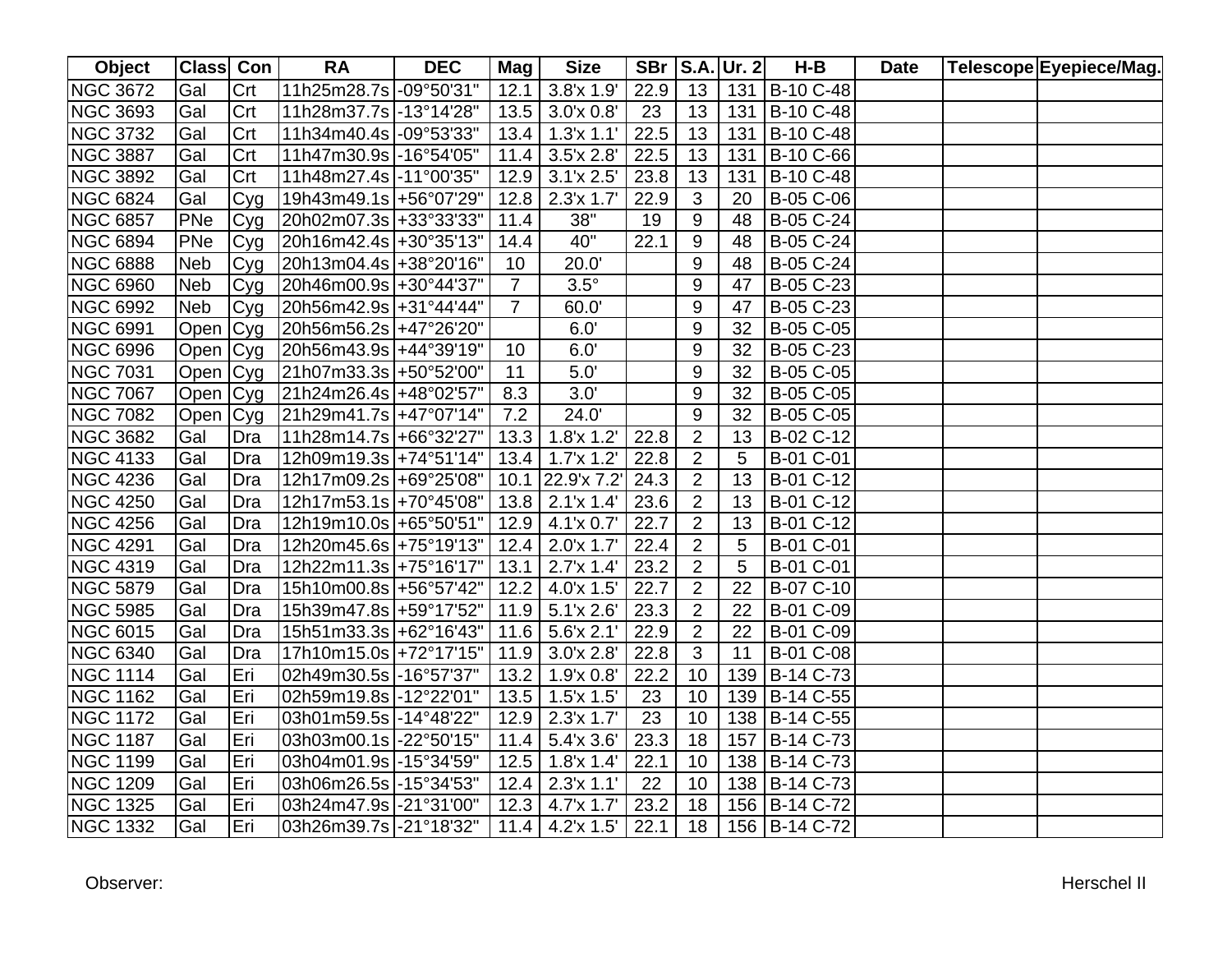| Object          | Class Con |     | <b>RA</b>               | <b>DEC</b> | Mag    | <b>Size</b>         | <b>SBr</b> |    | $ S.A. $ Ur. 2 | $H-B$         | <b>Date</b> | Telescope Eyepiece/Mag. |
|-----------------|-----------|-----|-------------------------|------------|--------|---------------------|------------|----|----------------|---------------|-------------|-------------------------|
| <b>NGC 1353</b> | Gal       | Eri | 03h32m25.5s -20°47'30"  |            |        | $12.4$ 3.5'x 1.5'   | 22.8       | 18 |                | 156 B-14 C-72 |             |                         |
| <b>NGC 1400</b> | Gal       | Eri | 03h39m53.4s -18°39'48"  |            | 12.3   | 2.3'x 2.0'          | 22.6       | 18 |                | 156 B-14 C-72 |             |                         |
| <b>NGC 1421</b> | Gal       | Eri | 03h42m53.0s -13°27'48"  |            | 12.1   | 3.5'x 0.9'          | 21.9       | 11 |                | 138 B-14 C-54 |             |                         |
| <b>NGC 1507</b> | Gal       | Eri | 04h04m52.8s -02°09'50"  |            | 12.9   | 3.2x 0.9'           | 22.7       | 11 |                | 118 B-14 C-54 |             |                         |
| <b>NGC 1600</b> | Gal       | Eri | 04h32m05.0s -05°04'08"  |            | 12     | $3.2'$ x $2.1'$     | 22.7       | 11 |                | 117 B-14 C-54 |             |                         |
| <b>NGC 1618</b> | Gal       | Eri | 04h36m32.1s -03°07'56"  |            | 13.6   | 2.2'x 0.8'          | 22.8       | 11 |                | 117 B-14 C-54 |             |                         |
| <b>NGC 1637</b> | Gal       | Eri | 04h41m53.9s -02°50'30"  |            |        | 11.6 $3.2x 2.8'$    | 22.6       | 11 |                | 117 B-14 C-53 |             |                         |
| <b>NGC 1700</b> | Gal       | Eri | 04h57m21.4s -04°51'12"  |            | 12.1   | 3.0'x 1.9'          | 22.6       | 11 |                | 117 B-14 C-53 |             |                         |
| <b>NGC 1779</b> | Gal       | Eri | 05h05m42.6s -09°08'13"  |            | 13     | 2.7'x 1.4'          | 23.1       | 11 |                | 137 B-14 C-53 |             |                         |
| <b>NGC 2274</b> | Gal       | Gem | 06h47m51.5s +33°33'35"  |            | 13.3   | $2.5'$ x $2.5'$     | 23.9       | 5  | 58             | B-11 C-34     |             |                         |
| <b>NGC 2339</b> | Gal       | Gem | 07h08m51.0s +18°46'04"  |            | 12.6   | 2.6'x 1.7'          | 22.9       | 5  | 76             | B-11 C-34     |             |                         |
| <b>NGC 2331</b> | Open      | Gem | 07h07m45.3s +27°20'35"  |            | 8.5    | 18.0'               |            | 5  | 76             | B-11 C-34     |             |                         |
| <b>NGC 6106</b> | Gal       | Her | 16h19m11.2s +07°23'13"  |            | 12.8   | 2.5'x 1.3'          | 22.7       | 15 | 87             | B-07 C-45     |             |                         |
| <b>NGC 6155</b> | Gal       | Her | 16h26m22.3s +48°20'28"  |            | 13.9   | 1.4x0.9'            | 22.8       | 8  | 35             | B-07 C-09     |             |                         |
| <b>NGC 6166</b> | Gal       | Her | 16h28m55.3s +39°31'35"  |            | 12.8   | 2.2'x 1.7'          | 22.9       | 8  | 51             | B-07 C-27     |             |                         |
| <b>NGC 6181</b> | Gal       | Her | 16h32m42.4s +19°48'16"  |            | 12.5   | 2.5'x 1.0'          | 22.2       | 8  | 69             | B-07 C-27     |             |                         |
| <b>NGC 6239</b> | Gal       | Her | 16h50m20.8s +42°43'07"  |            |        | $12.9$   2.3'x 1.0' | 22.5       | 8  | 34             | B-07 C-26     |             |                         |
| <b>NGC 6548</b> | Gal       | Her | 18h06m20.2s + 18°35'01" |            | 12.7   | 2.9'x 2.6'          | 23.5       | 8  | 67             | B-05 C-25     |             |                         |
| <b>NGC 6058</b> | PNe       | Her | 16h04m43.6s +40°39'14"  |            | 13.3   | 23"                 | 19.8       | 8  | 35             | B-07 C-27     |             |                         |
| <b>NGC 2765</b> | Gal       | Hya | 09h08m04.0s +03°21'31"  |            |        | $13.4$   2.0'x 1.1' | 22.9       | 12 | 113            | B-11 C-50     |             |                         |
| <b>NGC 2781</b> | Gal       | Hya | 09h11m52.3s -14°51'06"  |            |        | $12.5$ 3.1'x 1.8'   | 23         | 12 |                | 133 B-12 C-50 |             |                         |
| <b>NGC 2784</b> | Gal       | Hya | 09h12m42.2s -24°12'27"  |            | $11.2$ | 6.0'x 2.8'          | 22.9       | 20 |                | 152 B-12 C-68 |             |                         |
| <b>NGC 2855</b> | Gal       | Hya | 09h21m52.9s -11°56'46"  |            |        | $12.5$ 2.6'x 1.7'   | 22.7       | 12 |                | 133 B-12 C-50 |             |                         |
| <b>NGC 2889</b> | Gal       | Hya | 09h27m38.3s -11°40'52"  |            |        | $12.5$ 2.2'x 1.9'   | 22.7       | 12 |                | 133 B-12 C-50 |             |                         |
| <b>NGC 2986</b> | Gal       | Hya | 09h44m40.6s -21°19'01"  |            | 11.7   | $3.5'$ x $3.1'$     | 22.9       | 20 |                | 152 B-12 C-68 |             |                         |
| <b>NGC 3078</b> | Gal       | Hya | 09h58m48.4s -26°57'58"  |            | 12.1   | 2.9x 2.3'           | 22.8       | 20 |                | 152 B-12 C-68 |             |                         |
| <b>NGC 3145</b> | Gal       | Hya | 10h10m35.6s -12°28'31"  |            | 12.5   | $2.8'$ x 1.4'       | 22.6       | 13 |                | 133 B-10 C-49 |             |                         |
| <b>NGC 3585</b> | Gal       | Hya | 11h13m42.6s -26°48'03"  |            |        | $10.8$ 5.9'x 3.3'   | 22.7       | 20 |                | 151 B-10 C-67 |             |                         |
| <b>NGC 4105</b> | Gal       | Hya | 12h07m07.2s -29°48'28"  |            | 11.6   | 3.2'x 1.9'          | 22.2       | 21 |                | 168 B-10 C-66 |             |                         |
| <b>NGC 5061</b> | Gal       | Hya | 13h18m32.7s -26°52'48"  |            | 11.3   | 4.0x33'             | 22.7       | 21 |                | 149 B-10 C-65 |             |                         |
| <b>NGC 5078</b> | Gal       | Hya | 13h20m18.9s -27°27'11"  |            | 12.1   | 13.8'x 4.5'         | 25.2       | 21 |                | 149 B-10 C-65 |             |                         |
| <b>NGC 2610</b> | PNe       | Hya | 08h33m47.7s -16°10'41"  |            | 13.6   | 38"                 | 21.2       | 12 | 134            | B-12 C-69     |             |                         |
| <b>NGC 7245</b> | Open      | Lac | 22h15m32.4s +54°22'24"  |            | 9.2    | 5.0'                |            | 3  | 19             | B-03 C-04     |             |                         |
| <b>NGC 3067</b> | Gal       | Leo | 09h58m51.7s +32°19'42"  |            |        | $12.9$   2.3'x 0.8' | 22.2       | 6  | 56             | B-11 C-32     |             |                         |
| <b>NGC 3107</b> | Gal       | Leo | 10h04m50.9s +13°34'48"  |            |        | $13.6$ 45"x 36"     | 21.3       | 13 | 93             | B-09 C-49     |             |                         |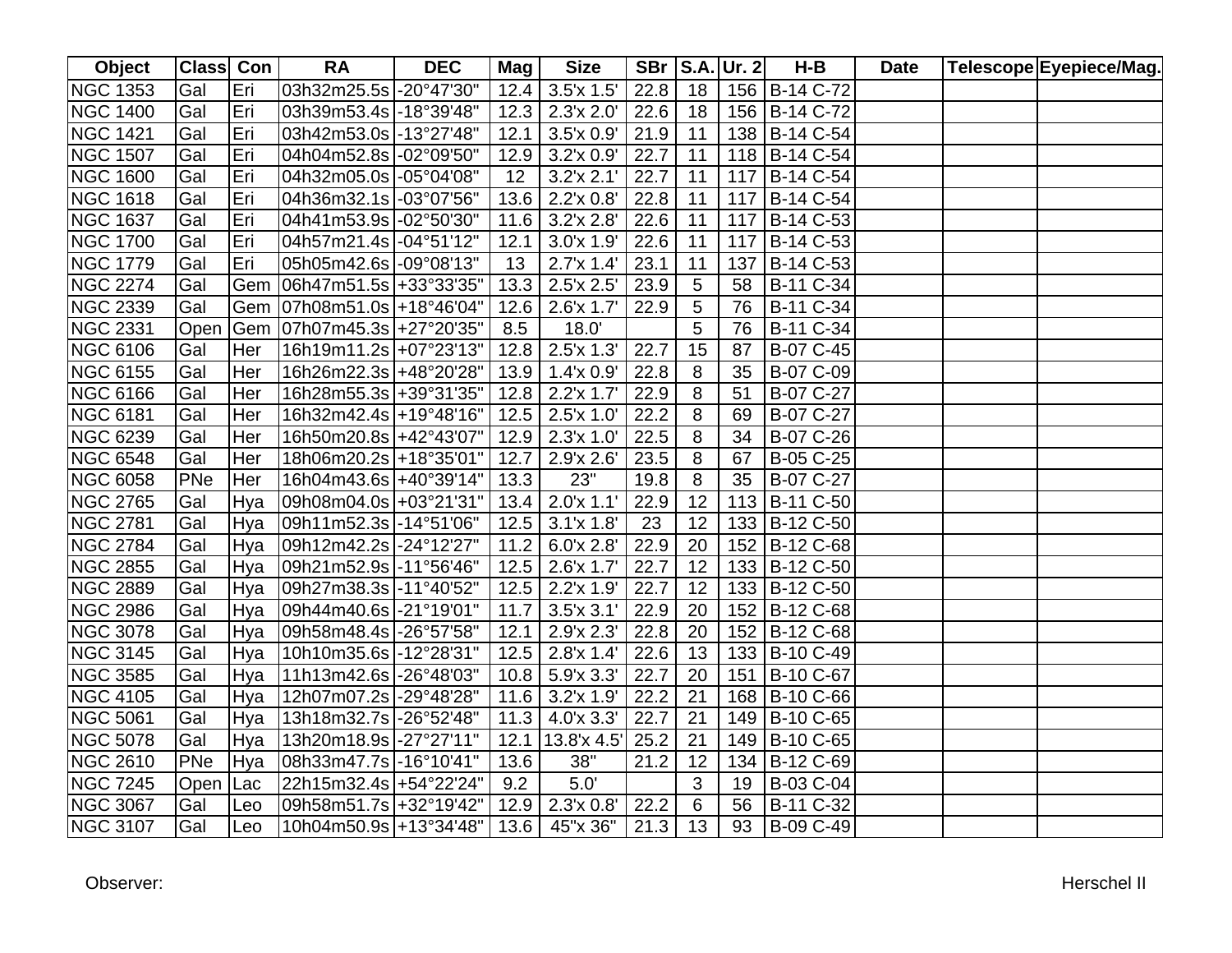| <b>Object</b>   | Class Con |     | <b>RA</b>               | <b>DEC</b> | Mag             | <b>Size</b>          |      |    | <b>SBr   S.A. Ur. 2</b> | H-B            | <b>Date</b> | Telescope Eyepiece/Mag. |
|-----------------|-----------|-----|-------------------------|------------|-----------------|----------------------|------|----|-------------------------|----------------|-------------|-------------------------|
| <b>NGC 3162</b> | Gal       | Leo | 10h14m00.8s +22°41'42"  |            |                 | $12.4$   $2.9x 2.3'$ | 23.1 | 6  | 73                      | B-09 C-31      |             |                         |
| <b>NGC 3177</b> | Gal       | Leo | 10h17m03.1s +21°04'50"  |            | 13 <sup>7</sup> | $1.5'$ x 1.1'        | 22.2 | 6  | 73                      | B-09 C-31      |             |                         |
| <b>NGC 3274</b> | Gal       | Leo | 10h32m46.7s +27°37'27"  |            |                 | $13.4$   1.8'x 0.9'  | 22.6 | 6  | 73                      | B-09 C-31      |             |                         |
| <b>NGC 3301</b> | Gal       | Leo | 10h37m24.7s +21°50'15"  |            | 12.3            | $3.5'$ x 1.2         | 22.5 | 6  | 73                      | B-09 C-31      |             |                         |
| <b>NGC 3338</b> | Gal       | Leo | 10h42m35.3s +13°42'09"  |            | 12.1            | 4.1'x 2.5'           | 23.2 | 13 | 92                      | B-09 C-49      |             |                         |
| <b>NGC 3507</b> | Gal       | Leo | 11h03m53.3s +18°05'19"  |            |                 | $11.8$ 3.3'x 2.9'    | 22.9 | 13 | 73                      | B-09 C-31      |             |                         |
| <b>NGC 3524</b> | Gal       | Leo | 11h06m59.6s +11°20'19"  |            |                 | $13.4$   1.5'x 0.5'  | 21.6 | 13 | 92                      | B-09 C-49      |             |                         |
| <b>NGC 3547</b> | Gal       | Leo | 11h10m23.3s +10°40'23"  |            |                 | $13.2$   2.0'x 0.9'  | 22.4 | 13 | 92                      | B-09 C-49      |             |                         |
| <b>NGC 3596</b> | Gal       | Leo | 11h15m33.7s +14°44'21"  |            |                 | $11.9$ 4.1'x 4.1'    | 23.6 | 13 | 92                      | B-09 C-49      |             |                         |
| <b>NGC 3599</b> | Gal       | Leo | 11h15m54.6s +18°03'46"  |            | 12.9            | 1.8x 1.7'            | 22.7 | 13 | 73                      | B-09 C-31      |             |                         |
| <b>NGC 3605</b> | Gal       | Leo | 11h17m14.3s +17°58'10"  |            | 13.2            | 56"x 36"             | 21.2 | 13 | 73                      | B-09 C-31      |             |                         |
| <b>NGC 3611</b> | Gal       | Leo | 11h17m57.1s +04°30'29"  |            | 13.1            | 1.8x 1.2'            | 22.6 | 13 | 112                     | B-09 C-49      |             |                         |
| <b>NGC 3646</b> | Gal       | Leo | 11h22m10.8s +20°07'17"  |            | 12              | 3.7'x 2.0'           | 22.8 | 6  | 72                      | B-09 C-30      |             |                         |
| NGC 3659        | Gal       | Leo | 11h24m12.7s +17°46'10"  |            | 13.6            | $2.2'$ x 1.2'        | 23.3 | 13 | 72                      | B-09 C-30      |             |                         |
| <b>NGC 3666</b> | Gal       | Leo | 11h24m53.4s +11°17'39"  |            | 12.7            | 4.5'x 1.3'           | 23.2 | 13 | 91                      | B-09 C-48      |             |                         |
| <b>NGC 3681</b> | Gal       | Leo | 11h26m57.3s +16°48'55"  |            | 12.2            | $2.5'$ x $2.1'$      | 22.7 | 13 | 91                      | B-09 C-30      |             |                         |
| <b>NGC 3689</b> | Gal       | Leo | 11h28m39.0s +25°36'45"  |            | 13              | 1.6'x 1.0'           | 22.2 | 6  | 72                      | B-09 C-30      |             |                         |
| <b>NGC 3705</b> | Gal       | Leo | 11h30m34.6s +09°13'44"  |            |                 | $11.8$ 4.6'x 1.9'    | 22.8 | 13 | 91                      | B-09 C-48      |             |                         |
| <b>NGC 3158</b> | Gal       | LMi | 10h14m22.3s + 38°43'23" |            | 13              | 2.0'x 1.8'           | 23   | 6  | 55                      | B-09 C-31      |             |                         |
| <b>NGC 3254</b> | Gal       | LMi | 10h29m49.8s +29°26'54"  |            | 12.6            | 4.3x 1.7'            | 23.4 | 6  | 73                      | B-09 C-31      |             |                         |
| <b>NGC 3424</b> | Gal       | LMi | 10h52m15.8s +32°51'14"  |            | 13.1            | $2.8'$ x $0.8'$      | 22.6 | 6  | 55                      | B-09 C-31      |             |                         |
| <b>NGC 3430</b> | Gal       | LMi | 10h52m40.9s +32°54'18"  |            |                 | $12.2$ 4.1'x 2.2'    | 23.2 | 6  | 55                      | B-09 C-31      |             |                         |
| <b>NGC 1832</b> | Gal       | Lep | 05h12m26.6s -15°40'41"  |            | 12.1            | 2.4x1.2              | 21.9 | 11 | 137                     | B-14 C-71      |             |                         |
| <b>NGC 2139</b> | Gal       | Lep | 06h01m29.6s -23°40'38"  |            | 12              | 2.9'x 2.2'           | 22.6 | 19 |                         | 154 B-12 C-70  |             |                         |
| <b>NGC 2196</b> | Gal       | Lep | 06h12m31.7s -21°48'34"  |            | 12              | 2.8'x 2.2'           | 22.6 | 19 |                         | 154 B-12 C-70  |             |                         |
| <b>NGC 5595</b> | Gal       | Lib | 14h24m41.0s -16°45'43"  |            | 12.7            | $2.3'x$ 1.3'         | 22.5 | 14 |                         | 129 B-08 C-64  |             |                         |
| <b>NGC 5597</b> | Gal       | Lib | 14h24m55.4s -16°48'07"  |            |                 | $12.8$   2.0'x 1.6'  | 22.7 | 14 |                         | 129 B-08 C-64  |             |                         |
| <b>NGC 5605</b> | Gal       | Lib | 14h25m34.8s -13°12'10"  |            | 13.1            | $1.5'$ x $1.2'$      | 22.4 | 14 |                         | 129 B-08 C-46  |             |                         |
| <b>NGC 5728</b> | Gal       | Lib | 14h42m51.9s -17°17'24"  |            | 12.5            | 3.2'x 1.9'           | 23   | 14 |                         | 129 B-08 C-64  |             |                         |
| <b>NGC 5756</b> | Gal       | Lib | 14h48m01.3s -14°53'24"  |            | 13.1            | $2.2'$ x $0.9'$      | 22.5 | 14 |                         | 129 B-08 C-46  |             |                         |
| <b>NGC 5791</b> | Gal       | Lib | 14h59m14.3s -19°18'07"  |            | 12.6            | $2.5'$ x 1.4'        | 22.5 | 21 |                         | 148 B-08 C-64  |             |                         |
| <b>NGC 5812</b> | Gal       | Lib | 15h01m22.3s -07°29'31"  |            | 12.3            | $2.5'$ x 2.2'        | 22.8 | 14 |                         | 128 B-08 C-46  |             |                         |
| <b>NGC 5861</b> | Gal       | Lib | 15h09m43.2s -11°21'18"  |            | 12.4            | $3.0x$ 1.7           | 22.8 | 14 |                         | 128 B-08 C-46  |             |                         |
| <b>NGC 5878</b> | Gal       | Lib | 15h14m13.3s -14°18'13"  |            | 12.5            | $3.2'$ x 1.4'        | 22.8 | 14 |                         | 128 B-08 C-46  |             |                         |
| <b>NGC 2415</b> | Gal       | Lyn | 07h37m31.0s +35°13'30"  |            | 12.7            | 52"x 52"             | 21   | 5  |                         | 57   B-11 C-33 |             |                         |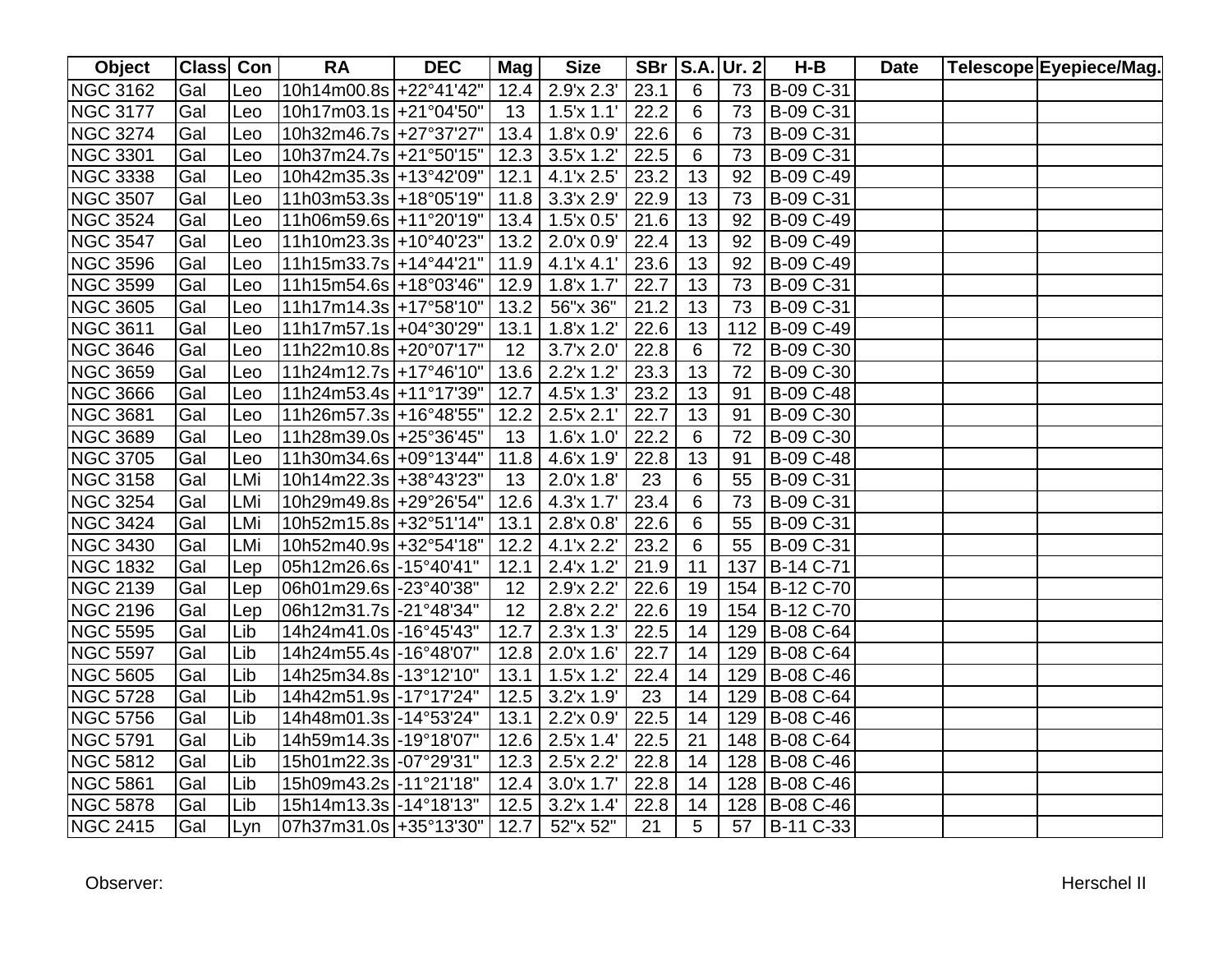| Object          | <b>Class Con</b> |     | <b>RA</b>                   | <b>DEC</b> | Mag  | <b>Size</b>       |      |                 | SBr   S.A.   Ur. 2 | $H-B$         | <b>Date</b> | Telescope Eyepiece/Mag. |
|-----------------|------------------|-----|-----------------------------|------------|------|-------------------|------|-----------------|--------------------|---------------|-------------|-------------------------|
| <b>NGC 2493</b> | Gal              | Lyn | 08h00m59.0s +39°48'31"      |            | 13.1 | 2.0'x 2.0'        | 23.2 | 6               | 57                 | B-11 C-33     |             |                         |
| <b>NGC 2500</b> | Gal              | Lyn | 08h02m32.5s +50°42'58"      |            | 12.3 | 2.9x 2.7'         | 23.2 | 6               | 40                 | B-11 C-15     |             |                         |
| <b>NGC 2541</b> | Gal              | Lyn | $ 08h15m18.7s  + 49°02'15"$ |            | 12.4 | 5.8'x 2.9'        | 24.1 | 6               | 40                 | B-11 C-15     |             |                         |
| <b>NGC 2346</b> | PNe              | Mon | 07h09m49.1s -00°49'13"      |            | 11.8 | 52"               | 20.1 | 12              |                    | 115 B-12 C-52 |             |                         |
| <b>NGC 2170</b> | <b>Neb</b>       | Mon | 06h07m55.2s -06°24'06"      |            |      |                   |      | 11              |                    | 136 B-12 C-52 |             |                         |
| <b>NGC 2182</b> | <b>Neb</b>       | Mon | 06h09m55.2s -06°20'07"      |            |      | 3.0'              |      | 11              |                    | 136 B-12 C-52 |             |                         |
| <b>NGC 2245</b> | <b>Neb</b>       | Mon | 06h33m10.6s +10°08'40"      |            |      |                   |      | 12              | 96                 | B-11 C-52     |             |                         |
| <b>NGC 2261</b> | <b>Neb</b>       | Mon | 06h39m40.3s +08°44'35"      |            |      | 2.0'              |      | 12              | 95                 | B-11 C-52     |             |                         |
| <b>NGC 2316</b> | Neb              | Mon | 07h00m07.2s -07°47'43"      |            |      | 4.0'              |      | $\overline{12}$ |                    | 135 B-12 C-52 |             |                         |
| <b>NGC 2236</b> | Open Mon         |     | 06h30m09.6s +06°49'38"      |            | 11.6 | 6.0'              |      | 11              | 96                 | B-11 C-52     |             |                         |
| <b>NGC 2252</b> | Open Mon         |     | 06h35m25.6s +05°22'11"      |            | 7.7  | 20.0'             |      | 12              | 116                | B-11 C-52     |             |                         |
| <b>NGC 2254</b> | Open Mon         |     | 06h36m28.7s +07°40'06'      |            | 10.9 | 4.0'              |      | 12              | 95                 | B-11 C-52     |             |                         |
| <b>NGC 2259</b> | Open Mon         |     | 06h39m03.1s +10°52'54"      |            | 10.8 | 4.5'              |      | 12              | 95                 | B-11 C-52     |             |                         |
| <b>NGC 2269</b> | Open Mon         |     | 06h44m24.5s +04°33'25"      |            | 9.2  | 4.0'              |      | 12              | 115                | B-11 C-52     |             |                         |
| <b>NGC 2302</b> | Open Mon         |     | 06h52m21.0s -07°03'17"      |            | 8.9  | 2.5'              |      | 12              |                    | 135 B-12 C-52 |             |                         |
| <b>NGC 2309</b> | Open Mon         |     | 06h56m38.8s -07°11'39"      |            | 10.5 | 3.0'              |      | 12              |                    | 135 B-12 C-52 |             |                         |
| <b>NGC 1762</b> | Gal              | Ori | 05h04m03.5s +01°35'05"      |            | 13.3 | 1.7x11'           | 22.6 | 11              | 117                | B-13 C-53     |             |                         |
| <b>NGC 1990</b> | <b>Neb</b>       | Ori | 05h36m38.1s -01°11'42"      |            |      | 50.0'             |      | 11              |                    | 116 B-14 C-53 |             |                         |
| <b>NGC 2023</b> | <b>Neb</b>       | Ori | 05h42m01.9s -02°15'46"      |            |      | 10.0'             |      | 11              |                    | 116 B-14 C-53 |             |                         |
| <b>NGC 2071</b> | <b>Neb</b>       | Ori | 05h47m32.4s +00°18'11"      |            | 8    | 7.0'              |      | 11              |                    | 116 B-13 C-53 |             |                         |
| <b>NGC 1662</b> | Open   Ori       |     | 04h48m56.0s +10°57'09"      |            | 8    | 20.0'             |      | 11              | 97                 | B-13 C-53     |             |                         |
| <b>NGC 1663</b> | Open   Ori       |     | 04h49m05.0s +13°10'09"      |            |      |                   |      | 11              | 97                 | B-13 C-53     |             |                         |
| <b>NGC 2112</b> | Open Ori         |     | 05h54m18.6s +00°23'38"      |            | 9.1  | 11.0'             |      | 11              |                    | 116 B-13 C-53 |             |                         |
| <b>NGC 1977</b> | Open   Ori       |     | 05h35m47.5s -04°48'49"      |            |      |                   |      | 11              |                    | 116 B-14 C-53 |             |                         |
| <b>NGC 7814</b> | Gal              | Peg | 00h03m39.3s +16°11'27"      |            |      | $11.5$ 5.8'x 2.8' | 23.2 | 17              | 81                 | B-03 C-21     |             |                         |
| <b>NGC 23</b>   | Gal              | Peg | 00h10m18.0s +25°58'11"      |            | 13   | 1.9'x 1.5'        | 22.7 | $\overline{4}$  | 63                 | B-03 C-21     |             |                         |
| <b>NGC 7042</b> | Gal              | Peg | 21h14m08.2s +13°36'22"      |            | 13   | 2.2'x 1.9'        | 23.2 | 16              | 83                 | B-05 C-41     |             |                         |
| <b>NGC 7156</b> | Gal              | Peg | 21h54m57.6s +02°58'46"      |            | 13.2 | 1.5'x 1.4'        | 22.6 | 17              | 103                | B-05 C-41     |             |                         |
| <b>NGC 7177</b> | Gal              | Peg | 22h01m03.6s +17°46'33"      |            | 12   | 3.1'x 2.0'        | 22.6 | 17              | 64                 | B-03 C-22     |             |                         |
| <b>NGC 7332</b> | Gal              | Peg | 22h37m47.0s +23°50'23"      |            | 12.6 | $3.4'$ x $0.9'$   | 22.4 | 9               | 64                 | B-03 C-22     |             |                         |
| <b>NGC 7457</b> | Gal              | Peg | 23h01m22.3s +30°11'21"      |            | 12.1 | 4.0'x 2.3'        | 23.2 | 9               | 46                 | B-03 C-22     |             |                         |
| <b>NGC 7463</b> | Gal              | Peg | 23h02m15.6s +16°01'34"      |            |      | 13.8 2.7'x 0.6'   | 23   | 17              | 82                 | B-03 C-22     |             |                         |
| <b>NGC 7465</b> | Gal              | Peg | 23h02m24.4s +16°00'31"      |            | 13.5 | $1.1'$ x $0.7'$   | 21.9 | 17              | 82                 | B-03 C-22     |             |                         |
| <b>NGC 7619</b> | Gal              | Peg | 23h20m38.6s +08°15'02"      |            | 12.2 | 2.6'x 2.2'        | 22.7 | 17              | 82                 | B-03 C-39     |             |                         |
| <b>NGC 7623</b> | Gal              | Peg | 23h20m54.1s +08°26'24"      |            | 14   | 1.4x11.0'         | 22.9 | 17              | 82                 | B-03 C-39     |             |                         |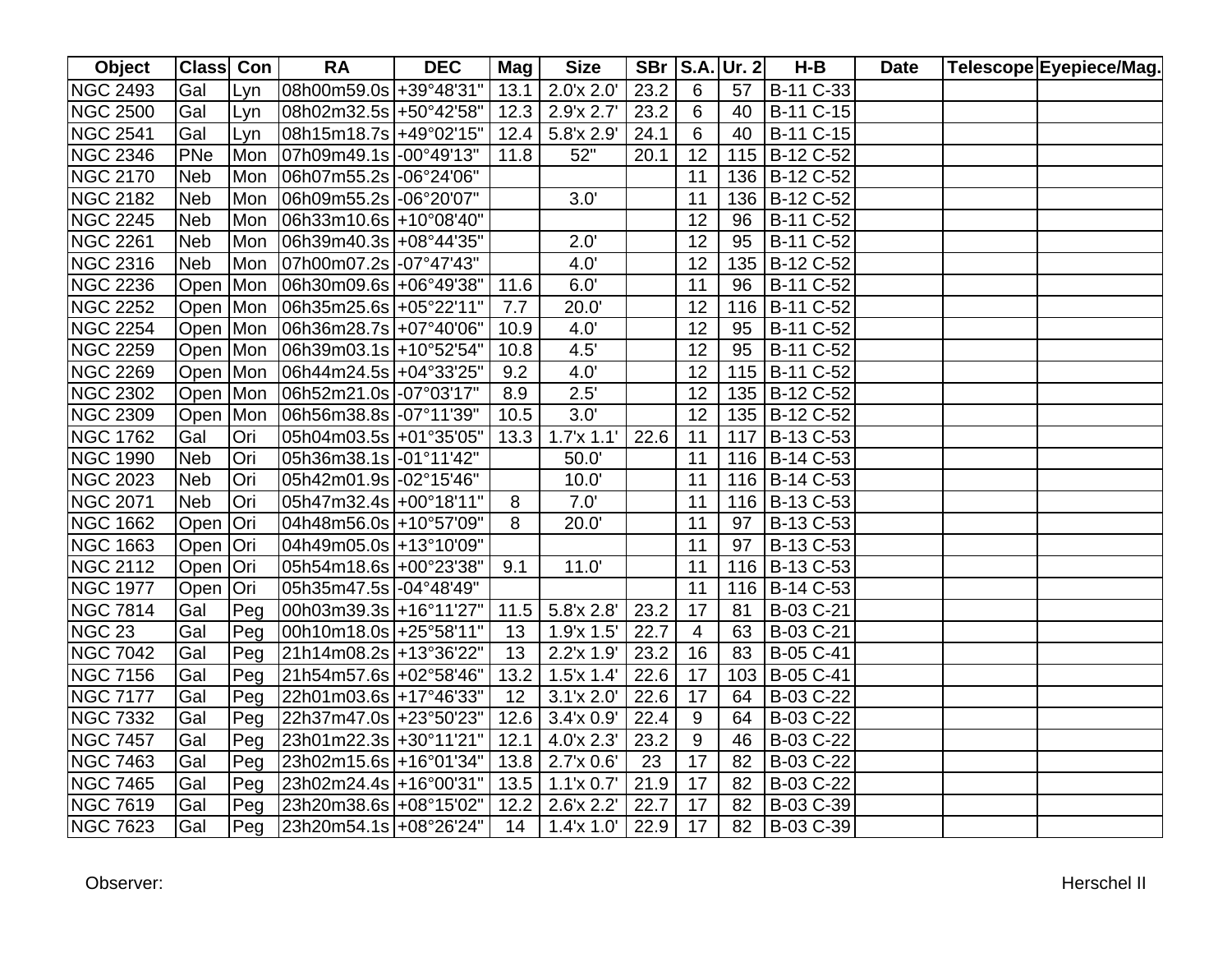| Object          | Class Con  |                            | <b>RA</b>                   | <b>DEC</b> | Mag            | <b>Size</b>                  |      |                         | <b>SBr   S.A. Ur. 2</b> | H-B             | <b>Date</b> | Telescope Eyepiece/Mag. |
|-----------------|------------|----------------------------|-----------------------------|------------|----------------|------------------------------|------|-------------------------|-------------------------|-----------------|-------------|-------------------------|
| <b>NGC 7626</b> | Gal        | Peg                        | 23h21m06.8s +08°15'37"      |            |                | $12.3$   2.8'x 2.3'          | 23   | 17                      | 82                      | B-03 C-39       |             |                         |
| <b>NGC 7742</b> | Gal        | $\overline{\mathsf{P}}$ eg | 23h44m40.2s +10°48'43"      |            | 12.4           | 1.8x 1.7'                    | 22.2 | 17                      | 81                      | B-03 C-39       |             |                         |
| <b>NGC 1003</b> | Gal        | Per                        | 02h39m47.8s +40°54'46"      |            |                | $12.3$ 5.2'x 1.6'            | 23.2 | 4                       | 43                      | B-13 C-37       |             |                         |
| <b>NGC 1058</b> | Gal        | Per                        | 02h44m01.0s + 37° 22' 45"   |            | 12.1           | 2.8'x 2.0'                   | 22.6 | 4                       | 61                      | B-13 C-37       |             |                         |
| <b>NGC 1161</b> | Gal        | Per                        | 03h01m47.2s +44°56'01"      |            | 12.1           | 3.0x 2.0'                    | 22.6 | 4                       | 43                      | B-13 C-37       |             |                         |
| <b>NGC 1169</b> | Gal        | Per                        | 03h04m08.6s +46°25'21"      |            |                | $12.3$ 4.2'x 2.5'            | 23.5 | $\overline{\mathbf{4}}$ | 43                      | B-13 C-19       |             |                         |
| <b>NGC 1175</b> | Gal        | Per                        | 03h05m05.0s +42°22'32"      |            |                | $13.9$   1.9'x 0.7'          | 22.8 | 4                       | 43                      | B-13 C-37       |             |                         |
| <b>NGC 1207</b> | Gal        | Per                        | 03h08m47.2s + 38° 25' 01"   |            | 13.8           | 2.0x 1.5'                    | 23.6 | 4                       | 61                      | B-13 C-37       |             |                         |
| <b>NGC 1491</b> | <b>Neb</b> | Per                        | 04h03m49.8s +51°20'39"      |            |                | 9.0'                         |      | 5                       | 42                      | B-13 C-18       |             |                         |
| <b>NGC 1579</b> | <b>Neb</b> | Per                        | 04h30m45.2s + 35°18'16"     |            |                |                              |      | 5                       | 60                      | B-13 C-36       |             |                         |
| <b>NGC 1193</b> | Open   Per |                            | 03h06m23.6s +44°24'45"      |            | 12.6           | 1.5'                         |      | 4                       | 43                      | B-13 C-37       |             |                         |
| <b>NGC 1348</b> | Open   Per |                            | 03h34m29.0s +51°28'00"      |            |                | 6.0'                         |      | 4                       | 43                      | B-13 C-18       |             |                         |
| <b>NGC 1582</b> | Open   Per |                            |                             |            | $\overline{7}$ | 37.0'                        |      | 5                       | 42                      | B-13 C-36       |             |                         |
| <b>NGC 1605</b> | Open   Per |                            |                             |            | 11             | 5.0'                         |      | 5                       | 42                      | B-13 C-18       |             |                         |
| <b>NGC 1624</b> | Open   Per |                            | 04h41m04.1s +50°28'03"      |            | 11.8           | 1.9'                         |      | 5                       | 42                      | B-13 C-17       |             |                         |
| <b>NGC 7832</b> | Gal        | Psc                        | 00h06m52.9s -03°40'20"      |            | 14.2           | 1.7x 0.5'                    | 22.7 | 17                      | 101                     | B-04 C-39       |             |                         |
| <b>NGC 125</b>  | Gal        | Psc                        | 00h29m15.0s +02°52'59"      |            | 13.4           | $1.6'$ x $1.5'$              | 23   | 17                      | 101                     | B-03 C-39       |             |                         |
| <b>NGC 198</b>  | Gal        | Psc                        | 00h39m47.9s +02°50'32"      |            | 13.2           | $1.2'$ x $1.1'$              | 22.1 | 10                      | 120                     | B-03 C-39       |             |                         |
| <b>NGC 315</b>  | Gal        | Psc                        | 00h58m15.0s +30°23'55"      |            |                | $12.3$ 3.0'x 2.3'            | 23   | 4                       | 62                      | B-03 C-38       |             |                         |
| <b>NGC 410</b>  | Gal        | Psc                        | 01h11m25.5s +33°11'50"      |            |                | $12.6$   1.9'x 1.4'          | 22.2 | 4                       | 62                      | B-03 C-38       |             |                         |
| <b>NGC 499</b>  | Gal        | Psc                        | 01h23m38.7s + 33°30'19"     |            |                | $13.2$   1.7'x 1.1'          | 22.5 | $\overline{4}$          | 62                      | B-03 C-38       |             |                         |
| <b>NGC 514</b>  | Gal        | Psc                        | 01h24m29.7s +12°57'38"      |            |                | $12.3$ 3.6'x 3.0'            | 23.5 | 10                      |                         | 100 B-03 C-56   |             |                         |
| <b>NGC 660</b>  | Gal        | Psc                        | $ 01h43m28.1s  + 13°41'12"$ |            |                | $12.1$ 7.6'x 2.8'            | 24.1 | 10                      |                         | 100 B-03 C-56   |             |                         |
| <b>NGC 665</b>  | Gal        | Psc                        | 01h45m22.1s +10°27'53"      |            |                | 13.3 1.9'x 1.2'              | 22.8 | 10                      |                         | 100 B-03 C-56   |             |                         |
| <b>NGC 706</b>  | Gal        | <b>Psc</b>                 | 01h52m16.1s +06°20'13"      |            |                | $13.3$   1.7'x 1.4'          | 22.9 | 10                      | 99                      | B-03 C-56       |             |                         |
| <b>NGC 718</b>  | Gal        | Psc                        | 01h53m38.9s +04°14'09"      |            |                | $\overline{12.6}$ 2.3'x 2.1' | 23   | 10                      |                         | 119 B-03 C-56   |             |                         |
| <b>NGC 741</b>  | Gal        | Psc                        | 01h56m46.7s +05°40'08"      |            |                | $12.3$ 3.0'x 2.7'            | 23.2 | 10                      | 99                      | B-03 C-56       |             |                         |
| <b>NGC 7541</b> | Gal        | Psc                        | 23h15m08.1s +04°34'39"      |            | 12.4           | $3.3'x$ 1.1                  | 22.5 | 17                      | 102                     | B-03 C-40       |             |                         |
| <b>NGC 7562</b> | Gal        | Psc                        | 23h16m21.9s +06°43'52"      |            | 12.6           | 2.2'x 1.7'                   | 22.7 | 17                      | 82                      | B-03 C-40       |             |                         |
| <b>NGC 7785</b> | Gal        | Psc                        | 23h55m43.5s +05°57'38"      |            | 12.6           | 2.0x 1.3'                    | 22.3 | 17                      | 81                      | B-03 C-39       |             |                         |
| <b>NGC 2525</b> | Gal        | Pup                        | 08h06m02.9s -11°27'09"      |            | 12.2           | 3.0x 2.0'                    | 22.8 | 12                      | 134                     | B-12 C-51       |             |                         |
| <b>NGC 2396</b> | Open   Pup |                            | 07h28m33.5s -11°44'15"      |            | 7.4            | 10.0'                        |      | 12                      | 135                     | B-12 C-51       |             |                         |
| <b>NGC 2414</b> | Open Pup   |                            | 07h33m40.7s -15°26'39"      |            | 8.2            | 4.0'                         |      | 12                      |                         | 135 B-12 C-69   |             |                         |
| <b>NGC 2432</b> | Open Pup   |                            | 07h41m18.1s -19°05'15"      |            | 10.2           | 7.0'                         |      | 19                      |                         | 153 B-12 C-69   |             |                         |
| <b>NGC 2467</b> | Open Pup   |                            | 07h52m56.5s -26°23'09"      |            | 7.1            | 15.0'                        |      | 19                      |                         | 153   B-12 C-69 |             |                         |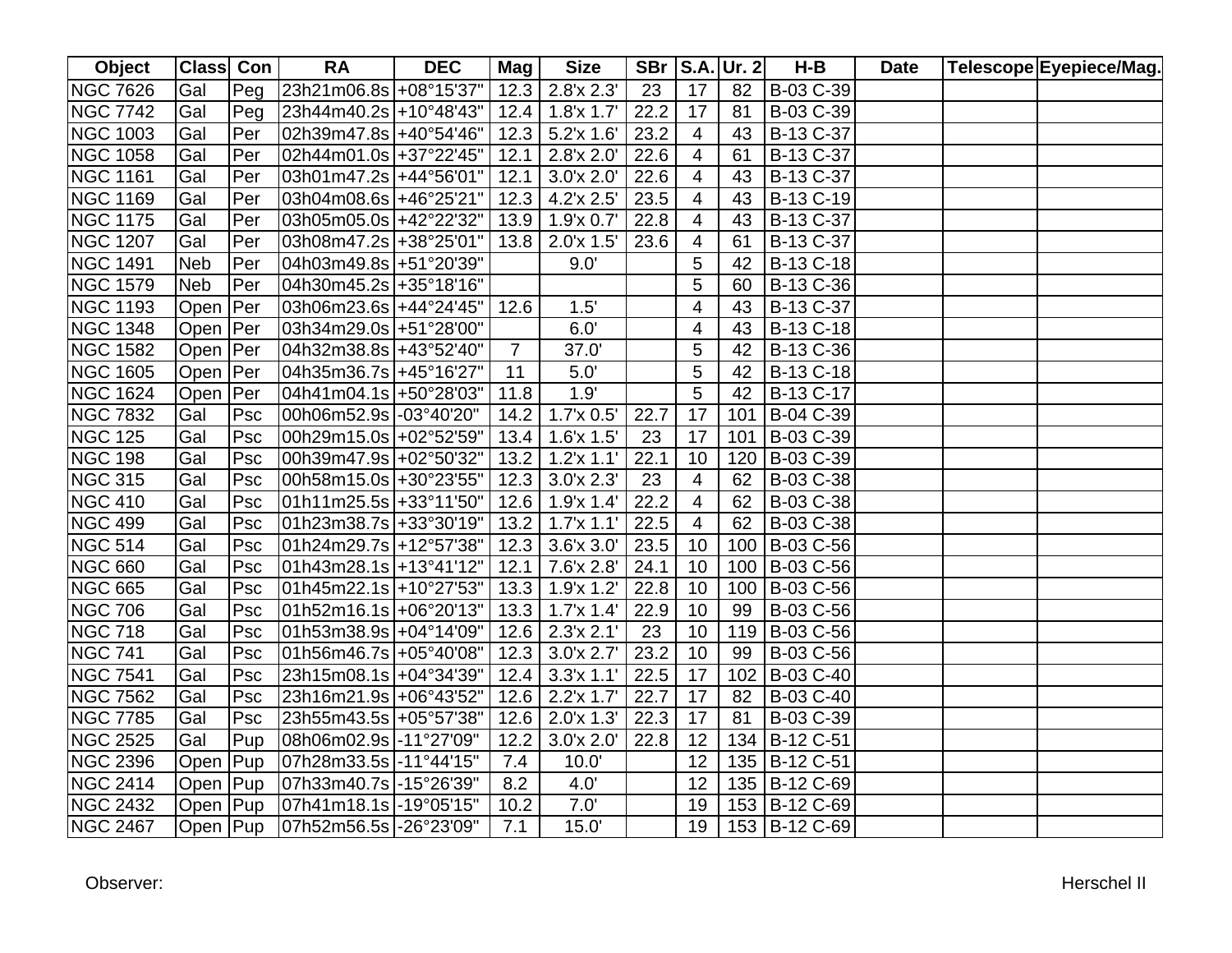| <b>Object</b>   | Class Con  |            | <b>RA</b>                      | <b>DEC</b> | Mag  | <b>Size</b>         |      |                | <b>SBr   S.A. Ur. 2</b> | H-B           | <b>Date</b> | Telescope Eyepiece/Mag. |
|-----------------|------------|------------|--------------------------------|------------|------|---------------------|------|----------------|-------------------------|---------------|-------------|-------------------------|
| <b>NGC 6526</b> | Neb        | Sgr        | 18h04m35.6s -24°27'05"         |            |      | 40.0'               |      | 22             |                         | 145 B-06 C-61 |             |                         |
| <b>NGC 6507</b> | Open Sgr   |            | 18h00m04.8s -17°23'18"         |            | 9.6  | 6.0'                |      | 15             |                         | 126 B-08 C-62 |             |                         |
| <b>NGC 6596</b> | Open Sgr   |            | 18h17m57.6s -16°38'47"         |            |      | 10.0'               |      | 15             |                         | 126 B-06 C-61 |             |                         |
| <b>NGC 6717</b> | Glob       | Sgr        | 18h55m35.0s -22°41'36"         |            | 8.4  | 5.4'                |      | 22             |                         | 145 B-06 C-61 |             |                         |
| <b>NGC 24</b>   | Gal        | Scl        | 00h10m21.0s -24°55'13"         |            | 12.1 | 5.9'x 1.5'          | 23.1 | 18             |                         | 141 B-04 C-57 |             |                         |
| <b>NGC 7507</b> | Gal        | Scl        | 23h12m33.4s -28°29'58"         |            |      | 11.6 $3.0x 2.9'$    | 22.6 | 23             |                         | 142 B-04 C-58 |             |                         |
| <b>NGC 5970</b> | Gal        | Ser        | 15h38m53.6s +12°09'18"         |            | 12.2 | 3.0x 2.0'           | 22.7 | 15             | 88                      | B-07 C-45     |             |                         |
| <b>NGC 6070</b> | Gal        | Ser        | 16h10m24.0s +00°41'03"         |            | 12.5 | 3.4'x 1.8'          | 23.1 | 15             |                         | 108 B-07 C-45 |             |                         |
| <b>NGC 6604</b> | Open       | <b>Ser</b> | 18h18m33.2s -12°12'45"         |            | 7.5  | 2.0'                |      | 15             |                         | 126 B-06 C-43 |             |                         |
| <b>NGC 3156</b> | Gal        | <b>Sex</b> | 10h13m08.5s +03°05'13"         |            | 13.1 | 1.9x1.2'            | 22.6 | 13             |                         | 112 B-09 C-49 |             |                         |
| <b>NGC 1587</b> | Gal        | Tau        | 04h31m06.2s +00°40'48"         |            | 12.8 | 2.0'x 1.6'          | 22.7 | 11             | 117                     | B-13 C-54     |             |                         |
| <b>NGC 1514</b> | PNe        | Tau        | 04h09m48.6s +30°48'02"         |            | 10   | 2.2'                | 20.3 | 5              | 60                      | B-13 C-36     |             |                         |
| <b>NGC 1746</b> | Open       | Tau        | 05h04m09.1s +23°50'00"         |            | 6.1  | 41.0'               |      | 5              | 77                      | B-13 C-35     |             |                         |
| <b>NGC 672</b>  | Gal        | Tri        | 01h48m21.3s +27°28'30"         |            |      | 11.6 6.6'x 2.5'     | 23.3 | 4              | 80                      | B-03 C-38     |             |                         |
| <b>NGC 890</b>  | Gal        | Tri        | 02h22m30.2s +33°18'29"         |            | 12.7 | $1.8$ 'x $1.2'$     | 22.2 | 4              | 61                      | B-13 C-37     |             |                         |
| <b>NGC 925</b>  | Gal        | Tri        | 02h27m46.2s +33°37'08"         |            |      | 10.9 11.2'x 6.3'    | 24.2 | 4              | 61                      | B-13 C-37     |             |                         |
| <b>NGC 1060</b> | Gal        | Tri        | 02h43m44.9s +32°27'45"         |            | 13.1 | $2.3'x$ 1.7'        | 23.3 | 4              | 61                      | B-13 C-37     |             |                         |
| <b>NGC 604</b>  | <b>Neb</b> | Tri        | 01h35m03.3s +30°49'39"         |            |      | 2.0'                |      | 4              | 62                      | B-03 C-38     |             |                         |
| <b>NGC 2639</b> | Gal        | <b>UMa</b> | 08h44m15.5s +50°10'35"         |            |      | $12.6$   1.8'x 1.4' | 22.2 | 6              | 40                      | B-11 C-14     |             |                         |
| <b>NGC 2756</b> | Gal        | <b>UMa</b> | 09h09m39.6s +53°48'57"         |            | 13.2 | 1.7x 1.1'           | 22.6 | $\overline{2}$ | 25                      | B-11 C-14     |             |                         |
| <b>NGC 2805</b> | Gal        |            | UMa 09h21m04.2s +64°04'06"     |            |      | $11.9$ 5.9'x 4.6'   | 24.1 | $\overline{2}$ | 14                      | B-02 C-14     |             |                         |
| <b>NGC 2880</b> | Gal        |            | UMa 09h30m16.9s +62°27'14"     |            |      | $12.5$ 2.4'x 1.5'   | 22.6 | $\overline{2}$ | 25                      | B-02 C-14     |             |                         |
| <b>NGC 3073</b> | Gal        |            | UMa 10h01m28.8s +55°34'39"     |            | 14.2 | 1.2x 1.1'           | 23.1 | 2              | 25                      | B-09 C-13     |             |                         |
| <b>NGC 3065</b> | Gal        |            | UMa 10h02m43.5s +72°07'46"     |            |      | $13.1$ 1.8'x 1.7'   | 23   | $\overline{2}$ | 14                      | B-02 C-13     |             |                         |
| <b>NGC 3225</b> | Gal        |            | UMa   10h25m45.9s   +58°06'23" |            |      | $14.3$   1.9'x 0.9' | 23.5 | $\overline{2}$ | 25                      | B-02 C-13     |             |                         |
| <b>NGC 3319</b> | Gal        |            | UMa 10h39m40.7s +41°38'31"     |            |      | $11.9$ 5.9'x 3.2'   | 23.7 | 6              | 38                      | B-09 C-31     |             |                         |
| <b>NGC 3359</b> | Gal        |            | UMa 10h47m12.5s +63°10'44"     |            | 11.3 | 7.2'x 4.6'          | 23.7 | $\overline{2}$ | 14                      | B-02 C-13     |             |                         |
| <b>NGC 3516</b> | Gal        |            | UMa   11h07m26.8s   +72°31'17" |            | 12.4 | 2.0x 1.6'           | 22.3 | $\overline{2}$ | 13                      | B-02 C-13     |             |                         |
| <b>NGC 3583</b> | Gal        |            | UMa   11h14m41.4s   +48°16'12" |            |      | $11.9$ 2.5'x 1.7'   | 22.1 | 6              | 38                      | B-09 C-13     |             |                         |
| <b>NGC 3622</b> | Gal        |            | UMa   11h20m46.8s   +67°11'34" |            |      | 13.6 $1.2$ 'x 0.5'  | 21.6 | $\overline{2}$ | 13                      | B-02 C-12     |             |                         |
| <b>NGC 3642</b> | Gal        |            | UMa   11h22m49.5s   +59°01'32" |            | 11.7 | $5.5$ 'x 4.6'       | 23.8 | $\overline{2}$ | 24                      | B-02 C-12     |             |                         |
| <b>NGC 3652</b> | Gal        |            | UMa   11h23m08.0s   +37°42'58" |            |      | $12.8$   2.3'x 0.7' | 22   | 6              | 54                      | B-09 C-30     |             |                         |
| <b>NGC 3669</b> | Gal        |            | UMa   11h25m58.2s   +57°40'14" |            |      | $12.9$   2.0'x 0.5' | 21.5 | $\overline{2}$ | 24                      | B-09 C-12     |             |                         |
| <b>NGC 3668</b> | Gal        |            | UMa   11h26m03.2s   +63°23'49" |            | 13.1 | 1.9x 1.3'           | 22.6 | $\overline{2}$ | 13                      | B-02 C-12     |             |                         |
| <b>NGC 3683</b> | Gal        |            | UMa   11h28m02.5s   +56°49'44" |            |      | $13.1$   1.9'x 0.8' | 22.1 | $\overline{2}$ |                         | 24 B-09 C-12  |             |                         |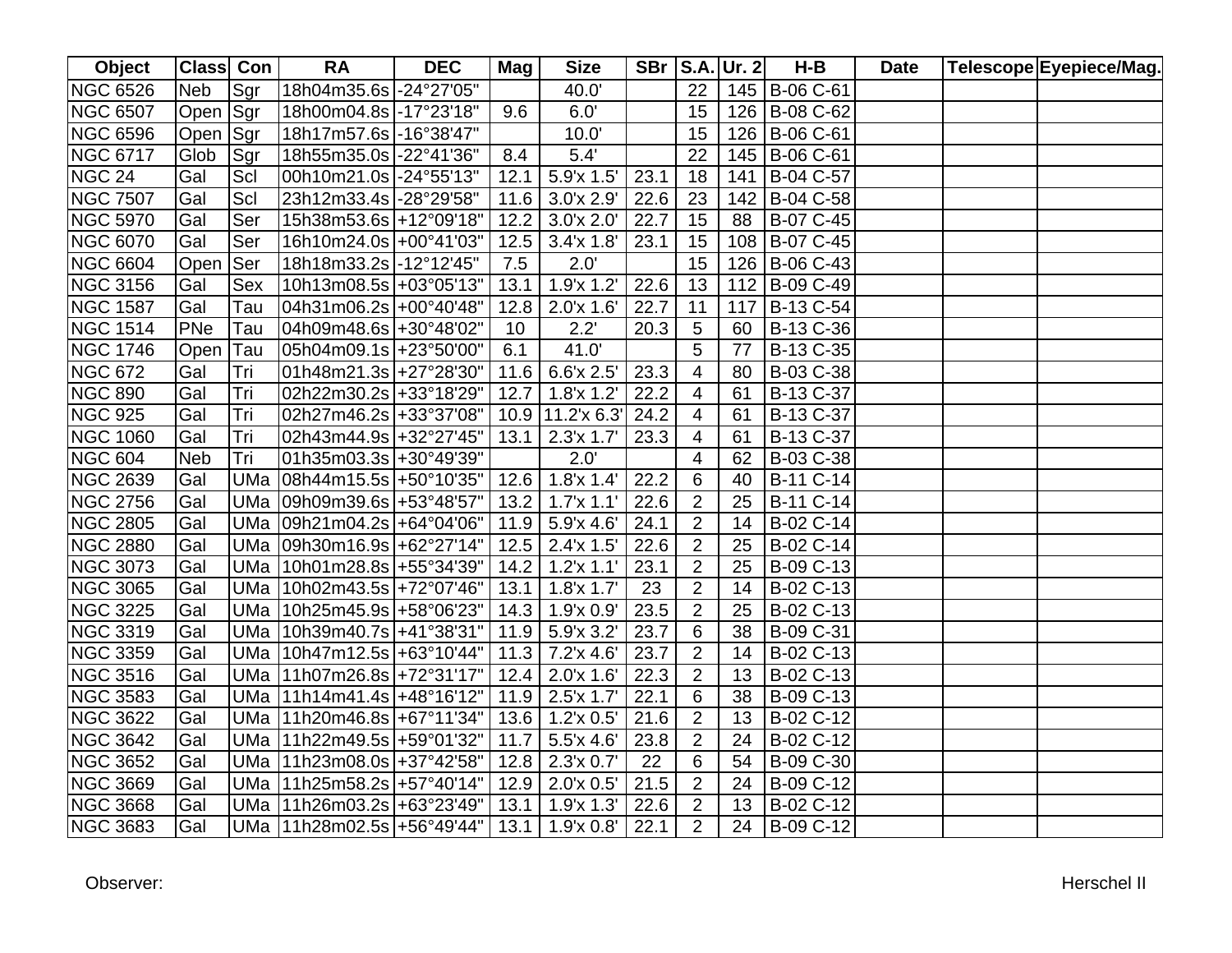| Object          | <b>Class Con</b> |            | <b>RA</b>                                 | <b>DEC</b> | Mag  | <b>Size</b>                  |      |                | SBr   S.A.   Ur. 2 | $H-B$     | <b>Date</b> | Telescope Eyepiece/Mag. |
|-----------------|------------------|------------|-------------------------------------------|------------|------|------------------------------|------|----------------|--------------------|-----------|-------------|-------------------------|
| <b>NGC 3756</b> | Gal              |            | UMa 11h37m18.1s +54°14'40"                |            |      | $12.3$ 3.8'x 2.0'            | 23.1 | $\overline{2}$ | 24                 | B-09 C-12 |             |                         |
| <b>NGC 4013</b> | Gal              |            | UMa 11h58m59.0s +43°53'51"                |            |      | $12.3$ 4.8'x 1.1'            | 22.8 | 6              | 38                 | B-09 C-30 |             |                         |
| <b>NGC 4047</b> | Gal              |            | UMa   12h03m18.1s   +48°35'12"            |            | 13.3 | $1.4'$ x $1.1'$              | 22.4 | $\overline{7}$ | 37                 | B-09 C-12 |             |                         |
| <b>NGC 4062</b> | Gal              |            | UMa   12h04m31.0s   + 31° 50' 45"         |            | 11.9 | 4.1'x 1.7'                   | 22.6 | $\overline{7}$ | 54                 | B-09 C-30 |             |                         |
| <b>NGC 4096</b> | Gal              |            | UMa   12h06m28.1s   +47°25'39"            |            |      | $11.5$ 6.5'x 1.6'            | 22.7 | $\overline{7}$ | 37                 | B-09 C-12 |             |                         |
| <b>NGC 4100</b> | Gal              |            | UMa   12h06m35.8s   +49°31'56"            |            | 11.9 | 5.2'x 1.5'                   | 22.8 | $\overline{7}$ | 37                 | B-09 C-12 |             |                         |
| <b>NGC 4144</b> | Gal              | <b>UMa</b> | 12h10m26.6s +46°24'26"                    |            | 12.2 | 6.0x1.3'                     | 23.1 | $\overline{7}$ | 37                 | B-09 C-12 |             |                         |
| <b>NGC 4157</b> | Gal              | UMa        | $12h11m31.2s$ +50°25'58"                  |            | 12.1 | 6.6'x 1.1'                   | 22.9 | $\overline{7}$ | 37                 | B-09 C-12 |             |                         |
| <b>NGC 4271</b> | Gal              | <b>UMa</b> | 12h19m59.2s +56°41'11"                    |            | 13.9 | 1.7x 1.4'                    | 23.5 | $\overline{2}$ | 24                 | B-09 C-12 |             |                         |
| <b>NGC 4290</b> | Gal              | UMa        | 12h21m14.0s +58°02'31"                    |            | 13.1 | 2.2'x 1.5'                   | 23.1 | $\overline{2}$ | 24                 | B-01 C-12 |             |                         |
| <b>NGC 4605</b> | Gal              | UMa        | 12h40m25.1s +61°33'30"                    |            | 10.9 | 6.0x 2.5'                    | 22.5 | $\overline{2}$ | 24                 | B-01 C-11 |             |                         |
| <b>NGC 5204</b> | Gal              | UMa        | 13h29m57.1s +58°22'18"                    |            | 11.7 | 4.7'x 3.0'                   | 23.2 | $\overline{2}$ | 23                 | B-01 C-11 |             |                         |
| <b>NGC 5308</b> | Gal              | UMa        | 13h47m18.8s +60°55'32"                    |            | 12.3 | 3.6'x 0.7'                   | 21.9 | $\overline{2}$ | 23                 | B-01 C-11 |             |                         |
| <b>NGC 5430</b> | Gal              | UMa        | 14h01m03.8s +59°16'58"                    |            | 12.8 | 2.2'x 1.5'                   | 22.7 | $\overline{2}$ | 23                 | B-01 C-10 |             |                         |
| <b>NGC 5443</b> | Gal              | UMa        | 14h02m30.8s +55°45'59"                    |            |      | $13.8$   2.3'x 0.8'          | 23.1 | $\overline{2}$ | 23                 | B-07 C-10 |             |                         |
| <b>NGC 5448</b> | Gal              | UMa        | 14h03m10.5s +49°07'35"                    |            | 12.1 | 3.9'x 2.0'                   | 23   | $\overline{7}$ | 36                 | B-07 C-10 |             |                         |
| <b>NGC 5480</b> | Gal              | UMa        | $14h06m41.2s$ +50°40'48"                  |            | 13.1 | 1.7x1.2'                     | 22.5 | $\overline{7}$ | 36                 | B-07 C-10 |             |                         |
| <b>NGC 5485</b> | Gal              | UMa        | 14h07m29.8s +54°57'21"                    |            | 12.4 | 2.7'x 2.0'                   | 22.8 | $\overline{2}$ | 23                 | B-07 C-10 |             |                         |
| <b>NGC 5585</b> | Gal              | UMa        | 14h20m04.8s +56°41'04"                    |            |      | $11.5$ 5.5'x 3.4'            | 23.3 | $\overline{2}$ | 23                 | B-07 C-10 |             |                         |
| <b>NGC 5447</b> | <b>Neb</b>       | <b>UMa</b> | $14h02m49.0s$ +54°14'14"                  |            |      |                              |      | $\overline{2}$ | 23                 | B-07 C-10 |             |                         |
| <b>NGC 5462</b> | <b>Neb</b>       |            | UMa   14h04m12.9s   +54°19'14"            |            |      |                              |      | $\overline{2}$ | 23                 | B-07 C-10 |             |                         |
| <b>NGC 4045</b> | Gal              | Vir        | 12h03m08.9s +01°55'43"  12.8   2.9'x 1.8' |            |      |                              | 23.2 | 13             | 111                | B-09 C-48 |             |                         |
| <b>NGC 4073</b> | Gal              | Vir        | 12h04m54.3s +01°50'50"                    |            |      | $12.6$ 2.5'x 1.9'            | 22.9 | 13             | 111                | B-09 C-48 |             |                         |
| <b>NGC 4124</b> | Gal              | Vir        | 12h08m36.3s +10°19'51"                    |            |      | $12.5$ 3.2'x 1.8'            | 23   | 13             | 91                 | B-09 C-48 |             |                         |
| <b>NGC 4168</b> | Gal              | Vir        | 12h12m43.8s +13°09'23"                    |            |      | $\overline{12.2}$ 2.7'x 2.2' | 22.8 | 13             | 91                 | B-09 C-48 |             |                         |
| <b>NGC 4224</b> | Gal              | Vir        | 12h17m00.3s +07°24'47"                    |            | 12.9 | 2.5'x 1.0'                   | 22.5 | 13             | 91                 | B-09 C-48 |             |                         |
| <b>NGC 4233</b> | Gal              | Vir        | 12h17m34.2s +07°34'31'                    |            | 12.9 | 2.3'x 1.1'                   | 22.5 | 13             | 91                 | B-09 C-48 |             |                         |
| <b>NGC 4235</b> | Gal              | Vir        | 12h17m36.4s +07°08'33"                    |            | 12.6 | 3.8'x 0.9'                   | 22.5 | 13             | 91                 | B-09 C-48 |             |                         |
| <b>NGC 4241</b> | Gal              | Vir        | 12h17m52.4s +06°38'29"                    |            | 13.1 | $2.4'x$ 1.5'                 | 23.1 | 13             | 91                 | B-09 C-48 |             |                         |
| <b>NGC 4260</b> | Gal              | Vir        | 12h19m48.8s +06°03'02"                    |            | 12.7 | 2.5'x 1.2'                   | 22.5 | 13             | 91                 | B-09 C-48 |             |                         |
| <b>NGC 4264</b> | Gal              | Vir        | 12h20m02.2s +05°47'54"                    |            | 13.7 | 55"x 43"                     | 21.9 | 13             | 91                 | B-09 C-48 |             |                         |
| <b>NGC 4267</b> | Gal              | Vir        | 12h20m11.8s +12°45'02"                    |            | 11.9 | 3.0x 2.7'                    | 22.8 | 13             | 91                 | B-09 C-48 |             |                         |
| <b>NGC 4270</b> | Gal              | Vir        | 12h20m15.9s +05°24'55"                    |            | 13.1 | 2.0x 0.9'                    | 22.4 | 13             | 111                | B-09 C-48 |             |                         |
| <b>NGC 4294</b> | Gal              | Vir        | 12h21m44.2s +11°27'44"                    |            | 12.7 | 3.0'x 1.2'                   | 22.7 | 13             | 91                 | B-09 C-48 |             |                         |
| <b>NGC 4299</b> | Gal              | Vir        | 12h22m07.0s +11°27'15"                    |            | 13   | $1.6$ 'x $1.5'$              | 22.6 | 13             | 91                 | B-09 C-48 |             |                         |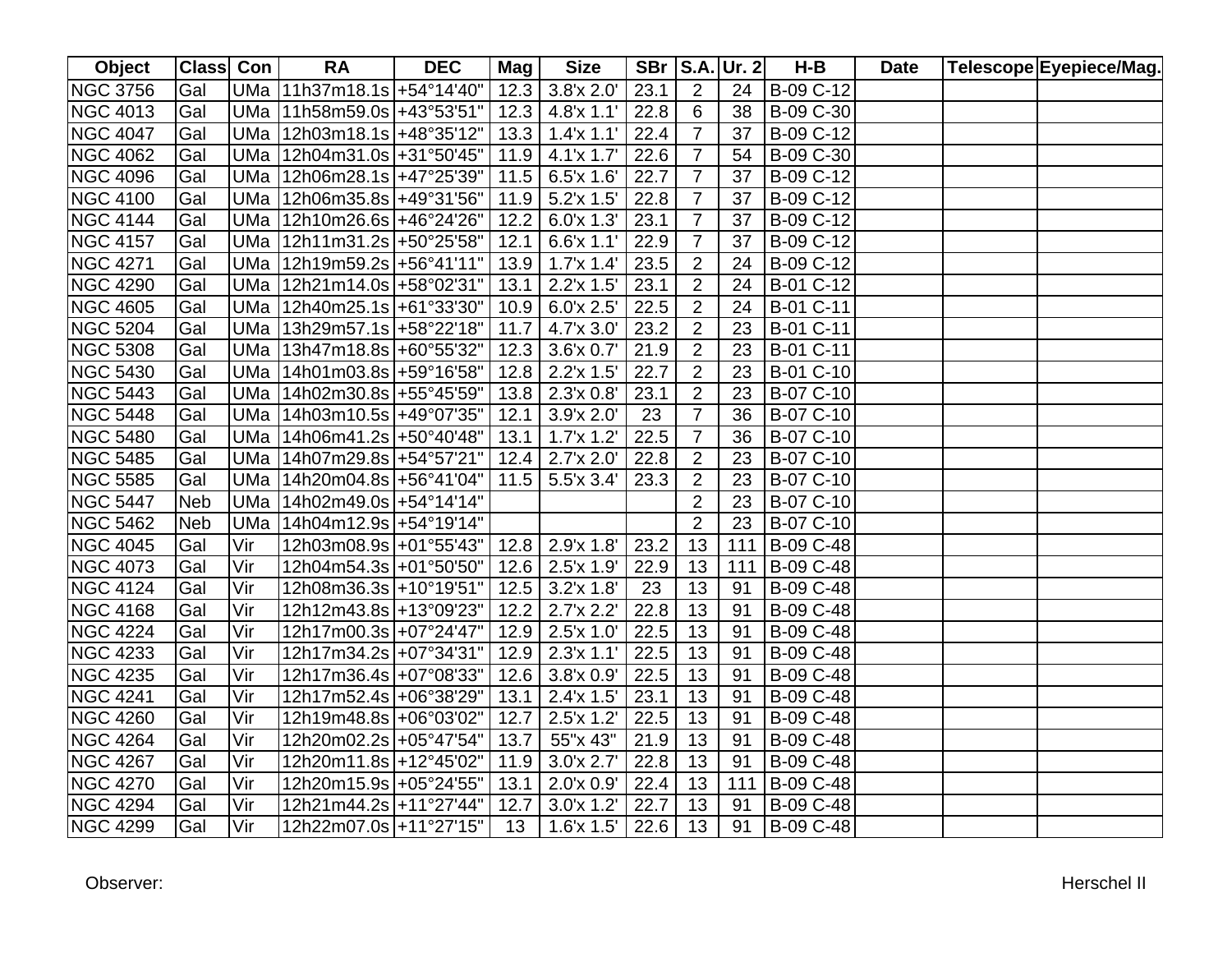| Object          | <b>Class Con</b> |     | <b>RA</b>              | <b>DEC</b> | Mag  | <b>Size</b>         |      |    | SBr   S.A.   Ur. 2 | $H-B$            | <b>Date</b> | Telescope Eyepiece/Mag. |
|-----------------|------------------|-----|------------------------|------------|------|---------------------|------|----|--------------------|------------------|-------------|-------------------------|
| <b>NGC 4313</b> | Gal              | Vir | 12h23m04.8s +11°45'09" |            |      | $12.6$ 3.8'x 1.0'   | 22.6 | 13 | 91                 | B-09 C-48        |             |                         |
| <b>NGC 4339</b> | Gal              | Vir | 12h24m01.4s +06°02'01" |            | 12.3 | $2.2'$ x $2.1'$     | 22.6 | 13 | 91                 | B-09 C-48        |             |                         |
| <b>NGC 4343</b> | Gal              | Vir | 12h24m05.1s +06°54'20" |            | 13.2 | 2.3'x 0.7'          | 22.3 | 13 | 91                 | B-09 C-48        |             |                         |
| <b>NGC 4487</b> | Gal              | Vir | 12h31m31.0s -08°06'04" |            | 12.2 | 3.7'x 2.2'          | 23.1 | 14 | 131                | B-10 C-48        |             |                         |
| <b>NGC 4519</b> | Gal              | Vir | 12h33m56.6s +08°36'21" |            |      | $12.5$ 2.9'x 2.3'   | 23.2 | 14 | 91                 | B-09 C-48        |             |                         |
| <b>NGC 4586</b> | Gal              | Vir | 12h38m54.7s +04°16'14" |            | 12.6 | 3.9'x 1.2'          | 22.9 | 14 | 110                | B-09 C-48        |             |                         |
| <b>NGC 4608</b> | Gal              | Vir | 12h41m39.4s +10°06'27' |            | 12.2 | 3.2'x 2.8'          | 23.2 | 14 | 90                 | B-09 C-47        |             |                         |
| <b>NGC 4612</b> | Gal              | Vir | 12h41m59.0s +07°15'59" |            | 12.2 | 2.4'x 1.8'          | 22.4 | 14 | 90                 | B-09 C-47        |             |                         |
| <b>NGC 4639</b> | Gal              | Vir | 12h43m18.5s +13°12'29" |            | 12.2 | 3.0'x 2.0'          | 22.8 | 14 | 90                 | <b>B-09 C-47</b> |             |                         |
| <b>NGC 4647</b> | Gal              | Vir | 12h43m58.7s +11°32'00" |            | 11.9 | 2.8'x 2.3'          | 22.6 | 14 | 90                 | B-09 C-47        |             |                         |
| <b>NGC 4691</b> | Gal              | Vir | 12h48m40.1s -03°22'46" |            | 12   | 3.0'x 2.5'          | 22.8 | 14 | 110                | B-10 C-47        |             |                         |
| <b>NGC 4742</b> | Gal              | Vir | 12h52m14.8s -10°30'05" |            | 12.4 | 2.2'x 1.4'          | 22.2 | 14 | 130                | B-10 C-47        |             |                         |
| <b>NGC 4880</b> | Gal              | Vir | 13h00m36.4s +12°26'09" |            | 12.9 | 3.0x 2.3'           | 23.6 | 14 | 90                 | B-09 C-47        |             |                         |
| <b>NGC 4904</b> | Gal              | Vir | 13h01m24.7s -00°04'23" |            | 12.9 | 2.1'x 1.4'          | 22.7 | 14 | 110                | B-10 C-47        |             |                         |
| <b>NGC 4902</b> | Gal              | Vir | 13h01m26.7s -14°33'36" |            | 11.8 | 2.7'x 2.5'          | 22.5 | 14 | 130                | B-10 C-47        |             |                         |
| <b>NGC 4915</b> | Gal              | Vir | 13h01m54.2s -04°35'31" |            | 13   | $1.5'$ x $1.2'$     | 22.3 | 14 | 110                | B-10 C-47        |             |                         |
| <b>NGC 4928</b> | Gal              | Vir | 13h03m27.0s -08°07'53" |            | 13.2 | 1.1x 0.9'           | 21.8 | 14 | 130                | B-10 C-47        |             |                         |
| <b>NGC 4941</b> | Gal              | Vir | 13h04m39.5s -05°35'54" |            | 12   | 3.5'x 2.2'          | 22.9 | 14 | 130                | B-10 C-47        |             |                         |
| <b>NGC 4939</b> | Gal              | Vir | 13h04m41.4s -10°23'07" |            | 11.9 | 5.0'x 2.2'          | 23.1 | 14 | 130                | B-10 C-47        |             |                         |
| <b>NGC 4981</b> | Gal              | Vir | 13h09m15.1s -06°49'23" |            | 12.3 | 2.7'x 2.0'          | 22.7 | 14 |                    | 130 B-10 C-47    |             |                         |
| <b>NGC 4984</b> | Gal              | Vir | 13h09m24.3s -15°33'41" |            | 12.2 | 3.1'x 2.3'          | 23   | 14 |                    | 130 B-10 C-65    |             |                         |
| <b>NGC 4999</b> | Gal              | Vir | 13h09m59.3s +01°37'35" |            |      | $12.9$ 2.3'x 1.9'   | 23.1 | 14 |                    | 110 B-09 C-47    |             |                         |
| <b>NGC 5020</b> | Gal              | Vir | 13h13m05.6s +12°33'08" |            | 13.1 | 3.0'x 2.6'          | 24   | 14 | 90                 | B-09 C-47        |             |                         |
| <b>NGC 5018</b> | Gal              | Vir | 13h13m28.4s -19°33'50" |            |      | $11.9$ 3.4'x 2.4'   | 22.8 | 21 |                    | 149 B-10 C-65    |             |                         |
| <b>NGC 5037</b> | Gal              | Vir | 13h15m26.6s -16°38'10" |            |      | $13.3$   2.1'x 0.6' | 22.2 | 14 |                    | 130 B-10 C-65    |             |                         |
| <b>NGC 5044</b> | Gal              | Vir | 13h15m51.1s -16°25'46" |            |      | $11.8$ 3.1'x 2.8'   | 22.8 | 14 |                    | 130 B-10 C-65    |             |                         |
| <b>NGC 5068</b> | Gal              | Vir | 13h19m22.7s -21°05'01" |            |      | $10.6$ 7.1'x 6.3'   | 23.4 | 21 |                    | 149 B-10 C-65    |             |                         |
| <b>NGC 5077</b> | Gal              | Vir | 13h19m58.6s -12°42'04" |            | 12.4 | 2.3'x 1.9'          | 22.6 | 14 |                    | 130 B-10 C-47    |             |                         |
| <b>NGC 5084</b> | Gal              | Vir | 13h20m44.3s -21°52'16" |            |      | 11.6 10.7'x 2.7'    | 23.9 | 21 |                    | 149 B-10 C-65    |             |                         |
| <b>NGC 5087</b> | Gal              | Vir | 13h20m52.5s -20°39'19" |            | 12.4 | 2.6'x 2.0'          | 22.9 | 21 | 149                | B-10 C-65        |             |                         |
| <b>NGC 5129</b> | Gal              | Vir | 13h24m35.3s +13°55'46" |            | 13   | 1.2x 0.9'           | 21.8 | 14 | 90                 | B-09 C-47        |             |                         |
| <b>NGC 5134</b> | Gal              | Vir | 13h25m46.5s -21°10'38" |            | 12.5 | 3.0x1.8'            | 22.9 | 21 | 149                | B-10 C-65        |             |                         |
| <b>NGC 5426</b> | Gal              | Vir | 14h03m51.5s -06°06'34" |            | 12.8 | 3.0x1.5'            | 23.1 | 14 | 129                | B-08 C-46        |             |                         |
| <b>NGC 5493</b> | Gal              | Vir | 14h11m55.8s -05°05'07" |            | 12.5 | 2.0'x 1.8'          | 22.5 | 14 | 109                | B-08 C-46        |             |                         |
| <b>NGC 5506</b> | Gal              | Vir | 14h13m41.1s -03°14'57" |            | 12.9 | $2.6'$ x 0.7'       | 22.2 | 14 |                    | 109 B-08 C-46    |             |                         |